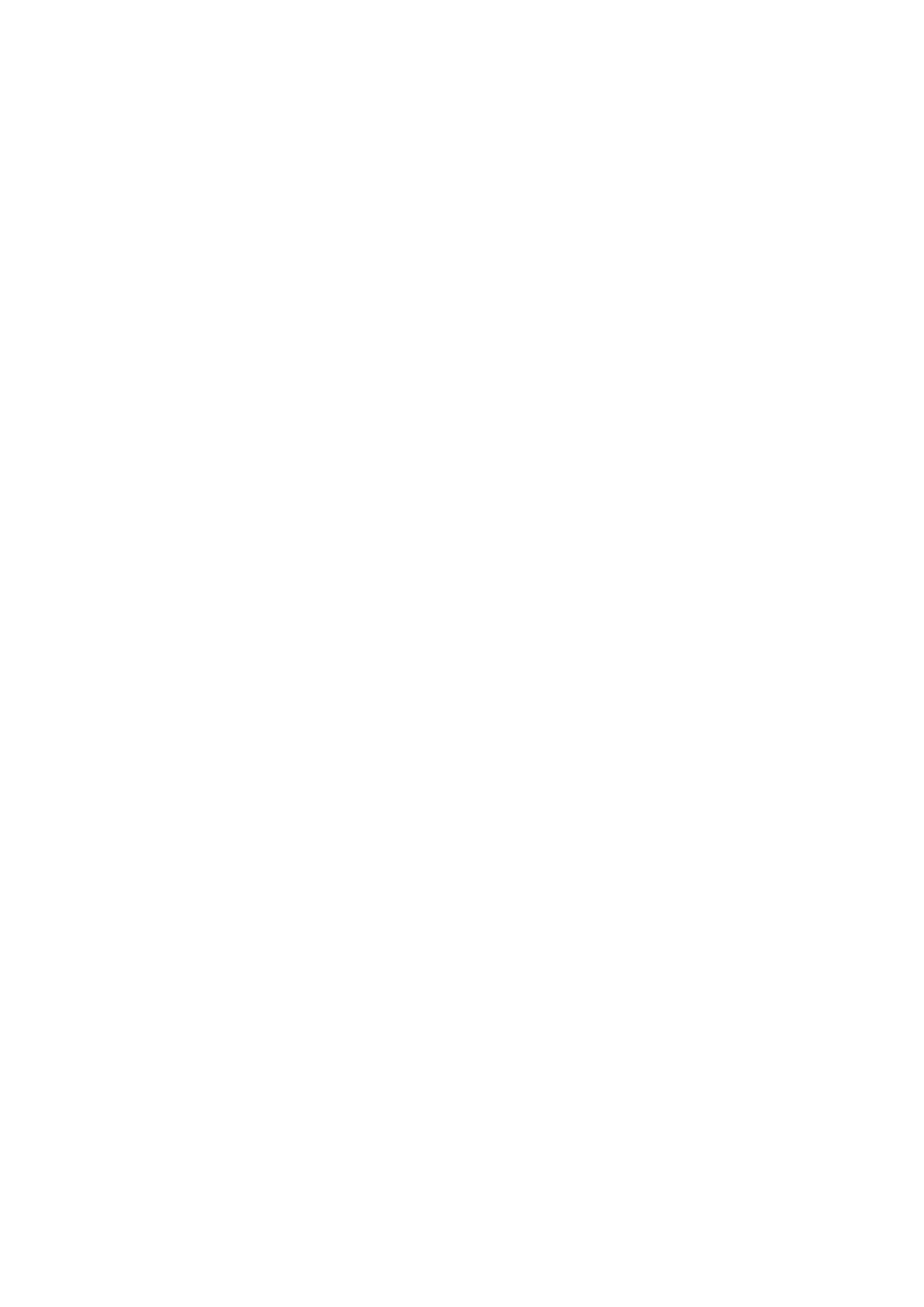# About NZIER

NZIER is a specialist consulting firm that uses applied economic research and analysis to provide a wide range of strategic advice to clients in the public and private sectors, throughout New Zealand and Australia, and further afield.

NZIER is also known for its long-established Quarterly Survey of Business Opinion and Quarterly Predictions.

Our aim is to be the premier centre of applied economic research in New Zealand. We pride ourselves on our reputation for independence and delivering quality analysis in the right form, and at the right time, for our clients. We ensure quality through teamwork on individual projects, critical review at internal seminars, and by peer review at various stages through a project by a senior staff member otherwise not involved in the project.

Each year NZIER devotes resources to undertake and make freely available economic research and thinking aimed at promoting a better understanding of New Zealand's important economic challenges.

NZIER was established in 1958.

## **Authorship**

This report was prepared at NZIER by Chris Schilling and quality approved by John Stephenson.

The assistance of James Zuccollo is gratefully acknowledged.

# **nzier.org.nz**

8 Halswell St, Thorndon | PO Box 3479, Wellington Tel +64 4 472 1880 | Fax +64 4 472 1211 [| econ@nzier.org.nz](mailto:econ@nzier.org.nz)

© NZ Institute of Economic Research (Inc) 2011

Cover image © Dreamstime.com

NZIER's standard terms of engagement for contract research can be found at www.nzier.org.nz.

While NZIER will use all reasonable endeavours in undertaking contract research and producing reports to ensure the information is as accurate as practicable, the Institute, its contributors, employees, and Board shall not be liable (whether in contract, tort (including negligence), equity or on any other basis) for any loss or damage sustained by any person relying on such work whatever the cause of such loss or damage.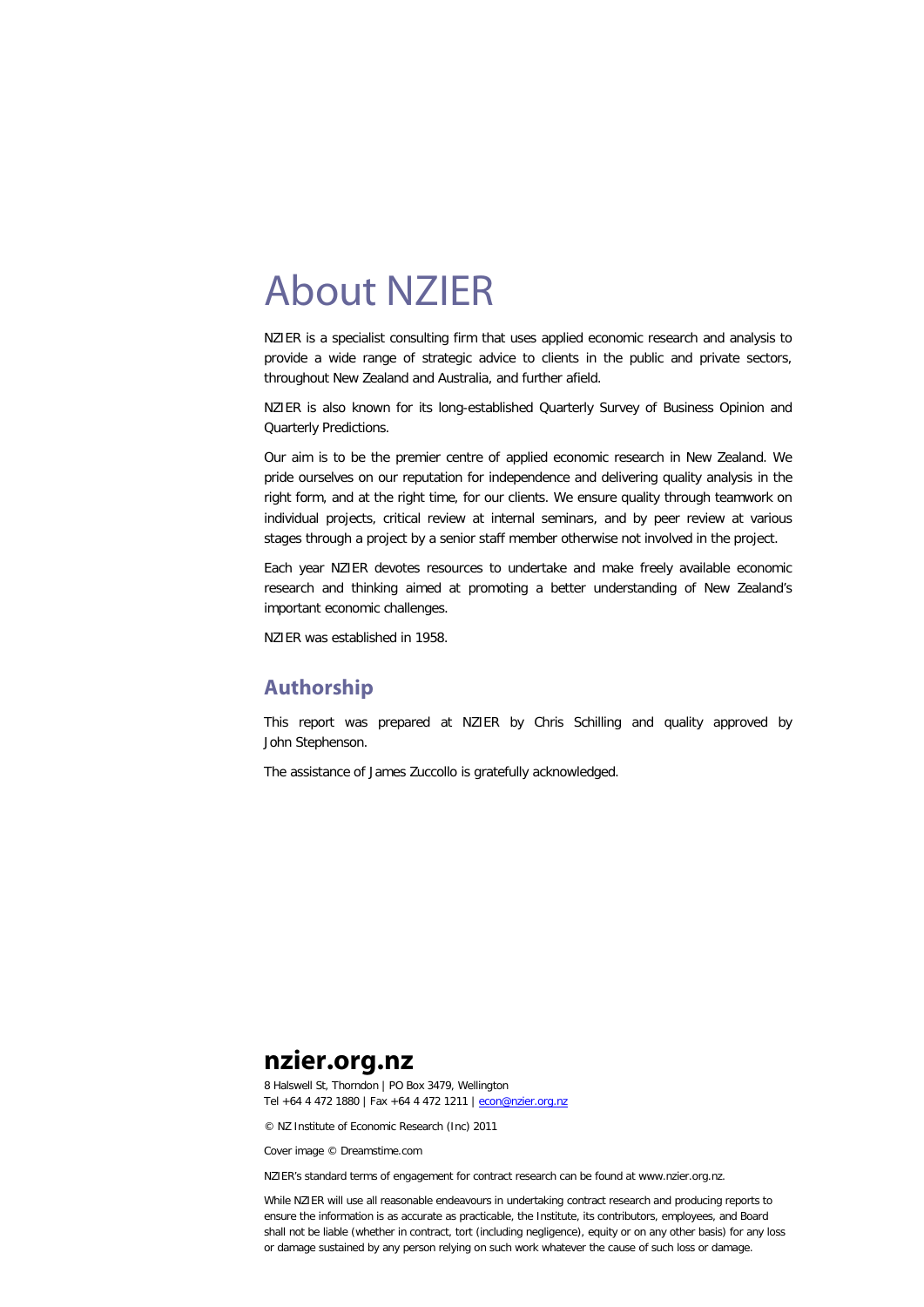# Key points

We use a computable general equilibrium model to estimate the impact of major oil and gas developments on the East Coast region and the wider New Zealand economy.

We consider three developments devised by the Ministry of Business, Innovation and Employment (MBIE), as shown in [Table 1.](#page-3-0) The scenarios range from a relatively small scale development (\$387 million expected annual revenue) to a large scale, high volume development (\$17 billion expected annual revenue).

#### <span id="page-3-0"></span>**Table 1 Summary of development scenarios**

Annual average, \$NZ million

|                | Small $(3)$ | Large (4) <sup>®</sup> | Large, high<br>volume (5) |
|----------------|-------------|------------------------|---------------------------|
| Export revenue | \$387       | \$5,079                | \$17,018                  |
| Royalties      | \$23        | \$708                  | \$2,961                   |
| Profit         | \$54        | \$1,648                | \$6,909                   |

**Source: MBIE, NZIER**

At the national level:

- a small scale development would deliver an annual average Gross Domestic Product (GDP) gain of 0.18% or \$356 million across the life of the development. GNDI<sup>[1](#page-8-0)</sup>, which excludes profits sent offshore, would grow by 0.14% or \$270 million, and consumer welfare would be increased by 0.14% or \$160 million
- a large scale development would deliver an annual average GDP gain of 2.7% or \$5.3 billion across the life of the development. GNDI would grow by 2.2% or \$4.0 billion, and consumer welfare would be increased by 2.0% or \$2.3 billion
- a large scale, high volume development would deliver an annual average GDP gain of 9.3% or \$18.1 billion across the life of the development. GNDI would grow by 7.6% or \$14.2 billion, and consumer welfare would be increased by 6.8% or \$7.8 billion
- the New Zealand economy is better off under all scenarios, even though profits go offshore. Royalties and taxes paid to the government equate to 13% of total Crown revenue or almost \$8 billion per annum under the most optimistic scenario. The lasting benefits of the oil and gas development will largely be a function of how this extra revenue is spent. Investment in infrastructure and

<span id="page-3-1"></span> $1$  Gross National Disposable Income (GNDI) is a measure of how well-off New Zealand residents are.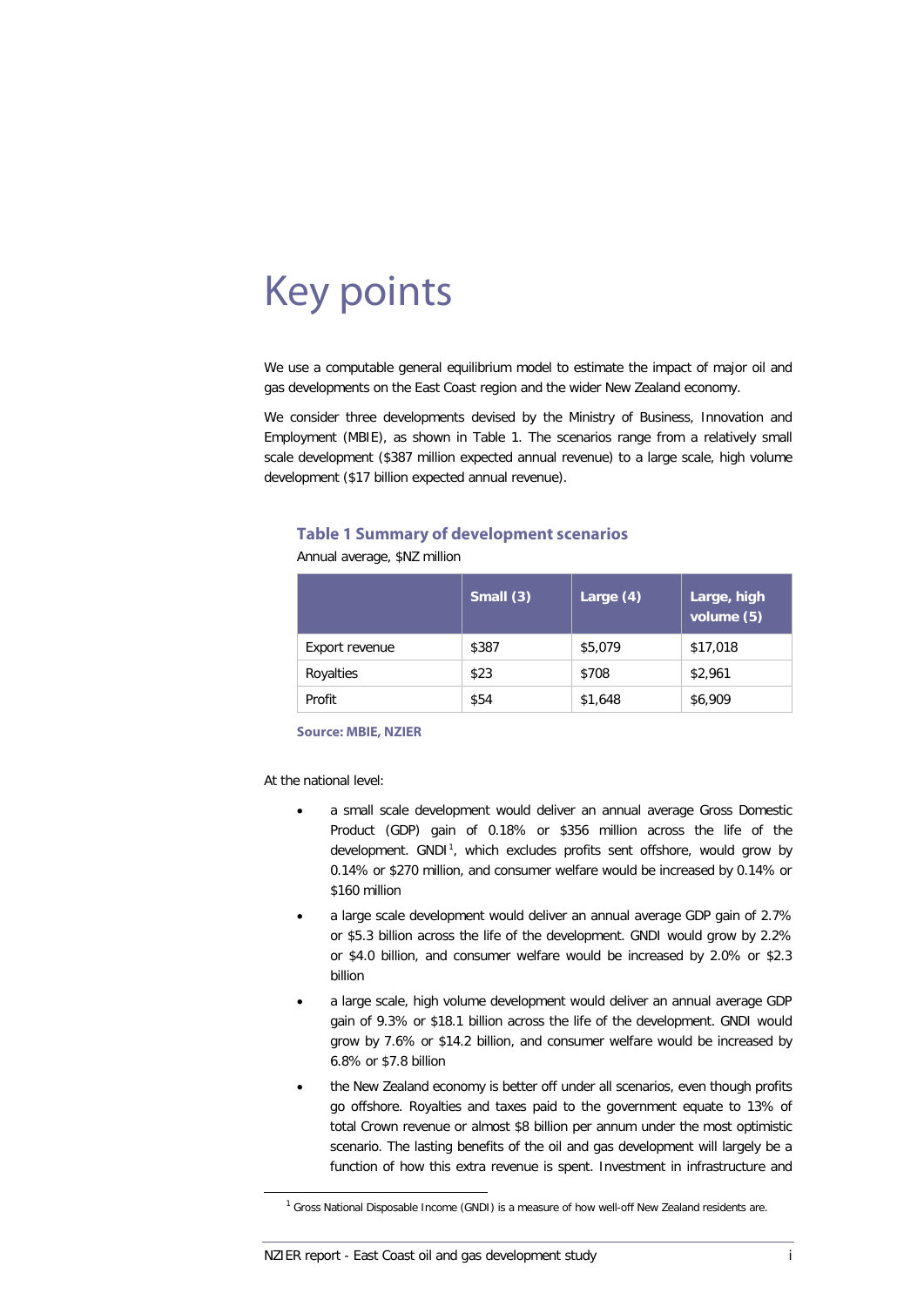institutions that improve long term productivity, or paying off debt that reduces the long term cost of capital, can ensure that the gains from the oil and gas developments continue long after the developments have ceased producing oil

- households also benefit through higher real wages. Aggregate employment at a national level is assumed to be fixed, but there is strong growth in employment in the oil and gas industry and supporting supply and investment sectors. That reflects the higher effective productivity of labour in those industries following a major find
- there are some offsetting effects as the currency appreciates reducing export returns to some sectors. This is exactly what has been seen in Australia as their mining boom has retarded the growth of other major export industries.

For this East Coast region, where the oil and gas developments are to be located:

- the small scale development would deliver an annual average GDP gain of 3.9% or \$310 million, and an average annual GRDI[2](#page-3-1) gain of 1.8% or \$164 million across the life of the development. Annual employment within the region would increase by 177 jobs, of which 22 would be in industries other than oil and gas
- the large scale development would deliver an annual average GDP gain of 55% or \$4.4 billion, and an average annual GRDI gain of 15% or 1.4 billion across the life of the development. Annual employment within the region would increase by 1,163 jobs, of which 185 would be in industries other than oil and gas
- the large scale, high volume development would deliver an annual average GDP gain of 182% or \$14.6 billion, and an average annual GRDI gain or 39% or 3.6 billion across the life of the development. Annual employment within the region would increase by 2,347 jobs, of which 543 would be in industries other than oil and gas
- GRDI gains are lower than GDP gains because the profit and taxes flow out of the region. It is difficult to ascertain exactly how much income would remain within the region, however the impact of the oil and gas developments on other industries and employment within the region give an indication as to the likely scale of the benefits to the region
- industries such as heavy construction, engineering, retail and property grow by up to 26% under the most optimistic scenario, as a result of the increased economic activity within the East Coast. These are the industries that benefit the most from the oil and gas development
- the highly capital-intensive nature of the oil and gas industry means that the employment and transformational benefits of the developments are small relative to the GDP gains; nonetheless, average employment gains of between 0.2% and 2.4%, depending on the scale of the development, would be

<span id="page-4-0"></span> $2$  Gross Regional Disposable Income – this is an approximate indicator of the level of income change within the region after flows out of the region (e.g. royalties and taxes). The exact income flows are difficult to ascertain so this measure remains indicative only.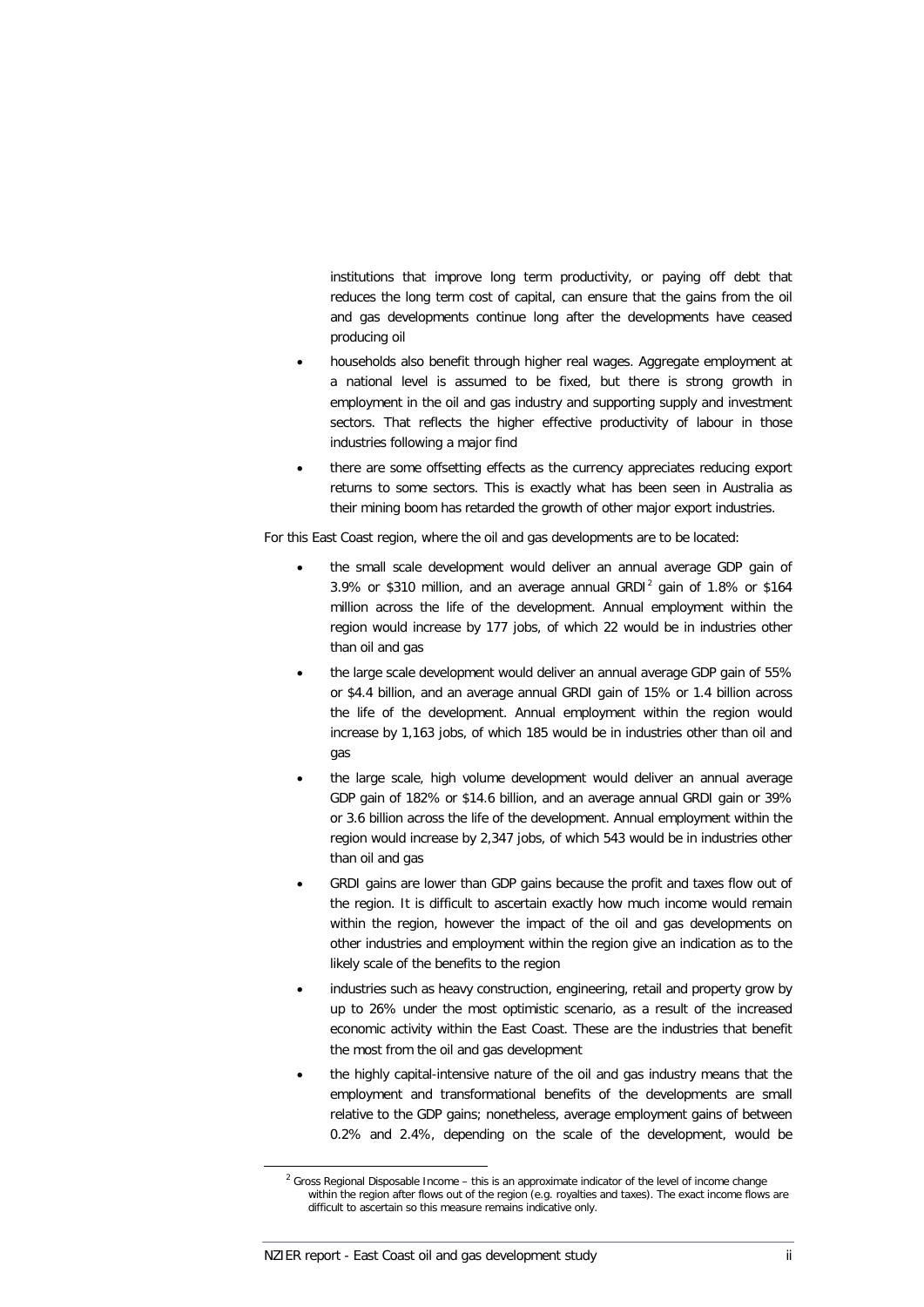welcome in the East Coast where employment growth is low relative to the rest of New Zealand

- the oil and gas developments would also improve the economic diversity of the East Coast and deliver economic gains to a region that currently has lower economic, employment and population growth than the national average
- because the oil and gas industry is capital rather than labour intensive, uses foreign investment and a previously untapped resource, there is little 'crowding-out' of resources used by other industries within the economy.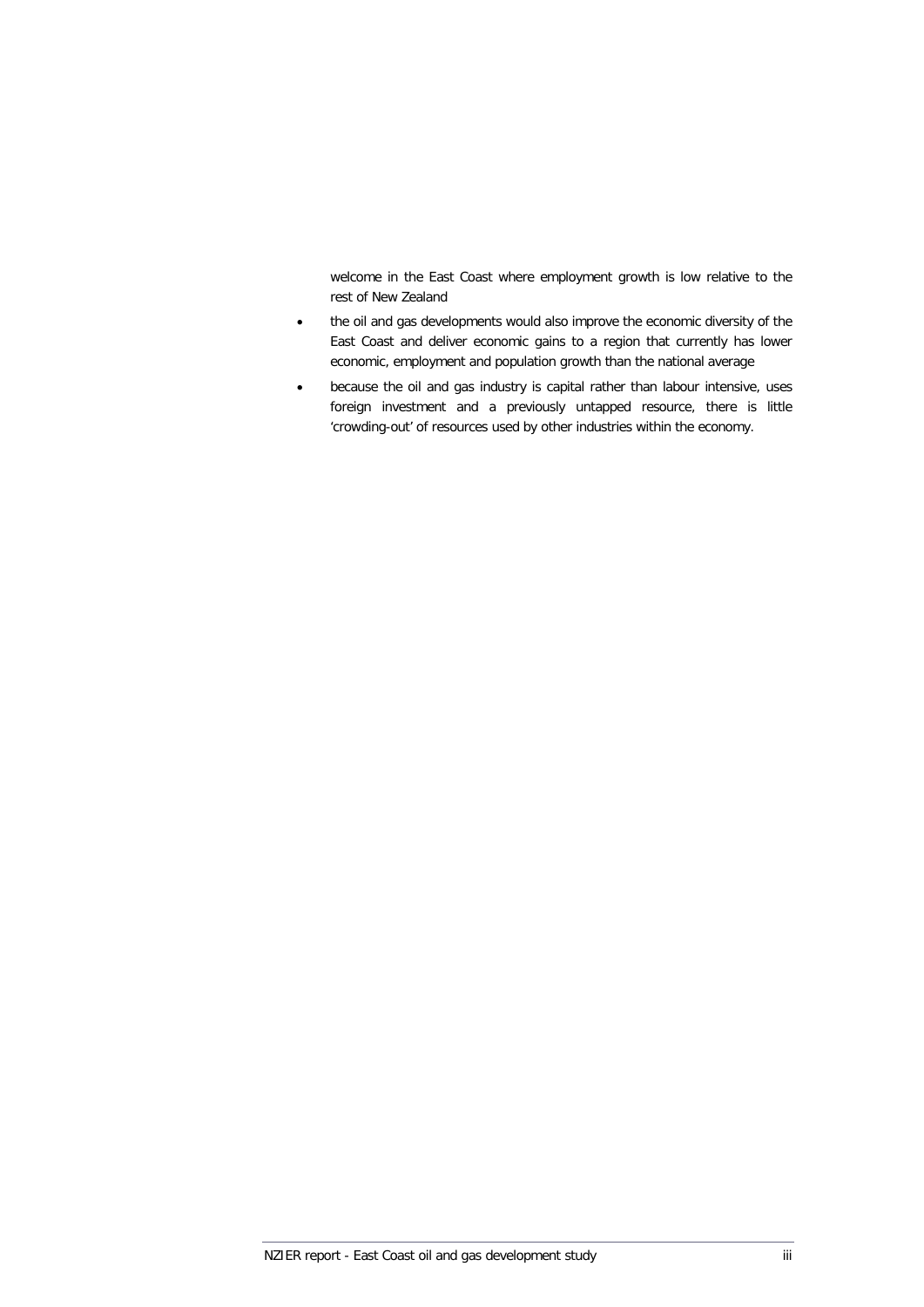# **Contents**

# **Appendices**

# **Figures**

# **Tables**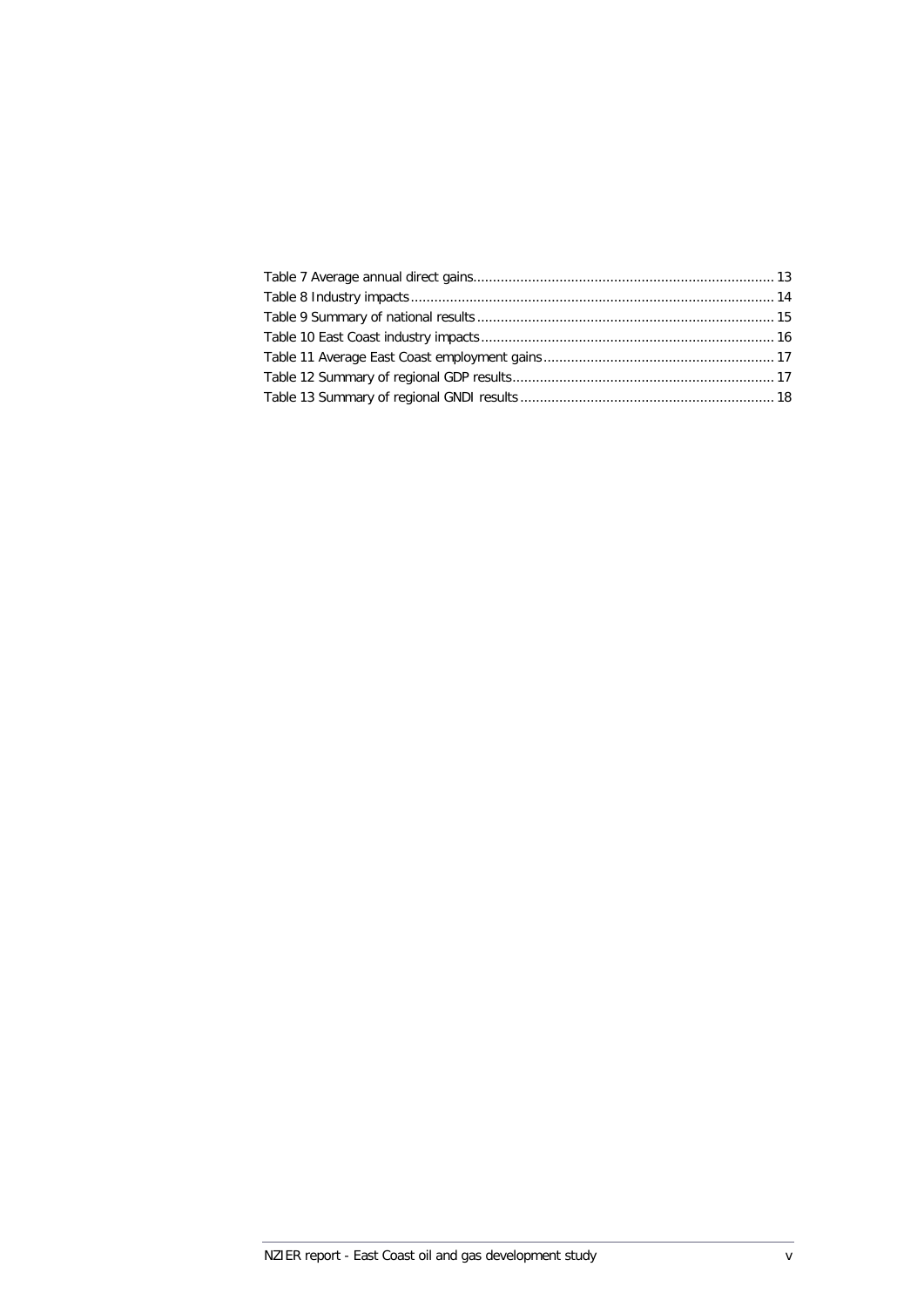# 1. Introduction

The Ministry of Business, Innovation and Employment (MBIE) wishes to know what impact major oil and gas developments may have on the East Coast region and the wider New Zealand economy. We use a computable general equilibrium (CGE) model to estimate the long run impact of three possible scenarios.

### **1.1 Oil and gas development scenarios**

MBIE and stakeholders developed five scenarios that represent the full spectrum of plausible outcomes for the East Coast:

- Scenario 1: Quickly abandoned exploration
- Scenario 2: Explore but no more
- Scenario 3: Small scale production
- Scenario 4: Large scale production
- Scenario 5: Large scale high volume production.

Scenarios 1 and 2 do not have commercially viable oil and gas finds. The economic impacts of these scenarios would be limited to initial investment in exploration, and so these scenarios are excluded from the analysis.

MBIE suggests scenario 3 could be described as a mid-point best estimate based on present information. Scenario 4 is an optimistic scenario between scenarios 3 and 5. Scenario 5 represents the upper end of what is plausible. For that to happen it would require both potential recovery per unit of rock and the extent of mature rock volumes to be at the upper end of their likely ranges.

The three production scenarios are of different scales and lifespans: scenario 3 is small scale finds; scenario 4 is large scale oilfields, and scenario 5 is large scale, large volume oilfields. Scenario 3 is expected to generate exports for the period 2012-2027; scenario 4 from 2012 to 2058; and scenario 5 from 2012 to 2073.

<span id="page-8-0"></span>The total export revenue generated is expected to be significant. The average annual revenue generated across the life of the developments is \$387 million in scenario 3; \$5,079 million in scenario 4 and \$17,018 million in scenario 5 (see [Table 2\)](#page-9-0). To put these figures in context, the value of New Zealand's exports in 2011 totalled \$58,157 million.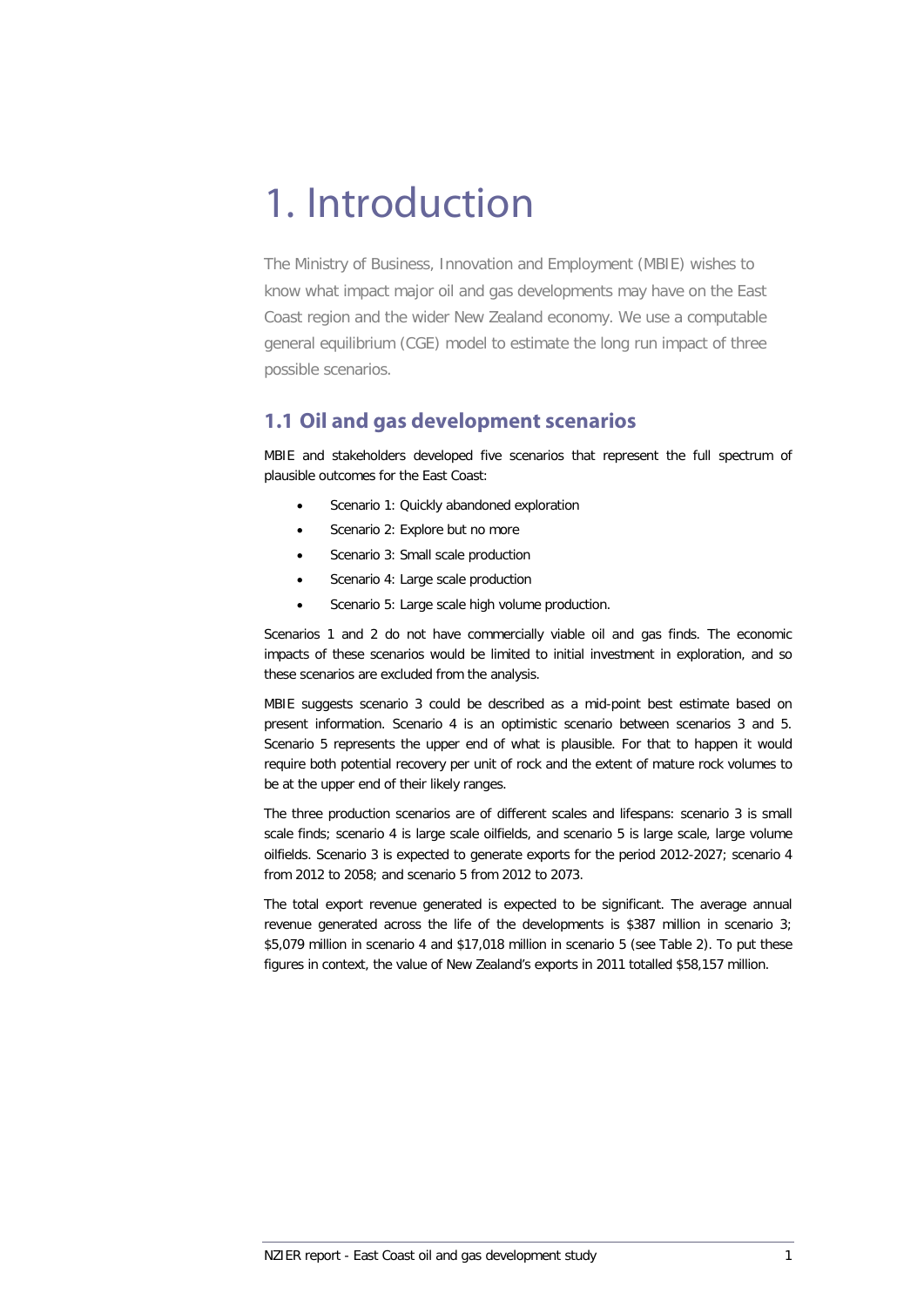# <span id="page-9-0"></span>**Table 2 Average annual revenues and expenditures**

\$NZ million

|                 | Small (3) | Large $(4)$ | Large, high<br>volume (5) |
|-----------------|-----------|-------------|---------------------------|
| Operating costs | \$114     | \$850       | \$2,331                   |
| Capital         | \$170     | \$1,269     | \$2,335                   |
| Royalties       | \$26      | \$603       | \$2,483                   |
| Corporate tax   | \$23      | \$708       | \$2,961                   |
| Profit          | \$54      | \$1,648     | \$6,909                   |
| Total revenue   | \$387     | \$5,079     | \$17,018                  |

**Source: MBIE, NZIER**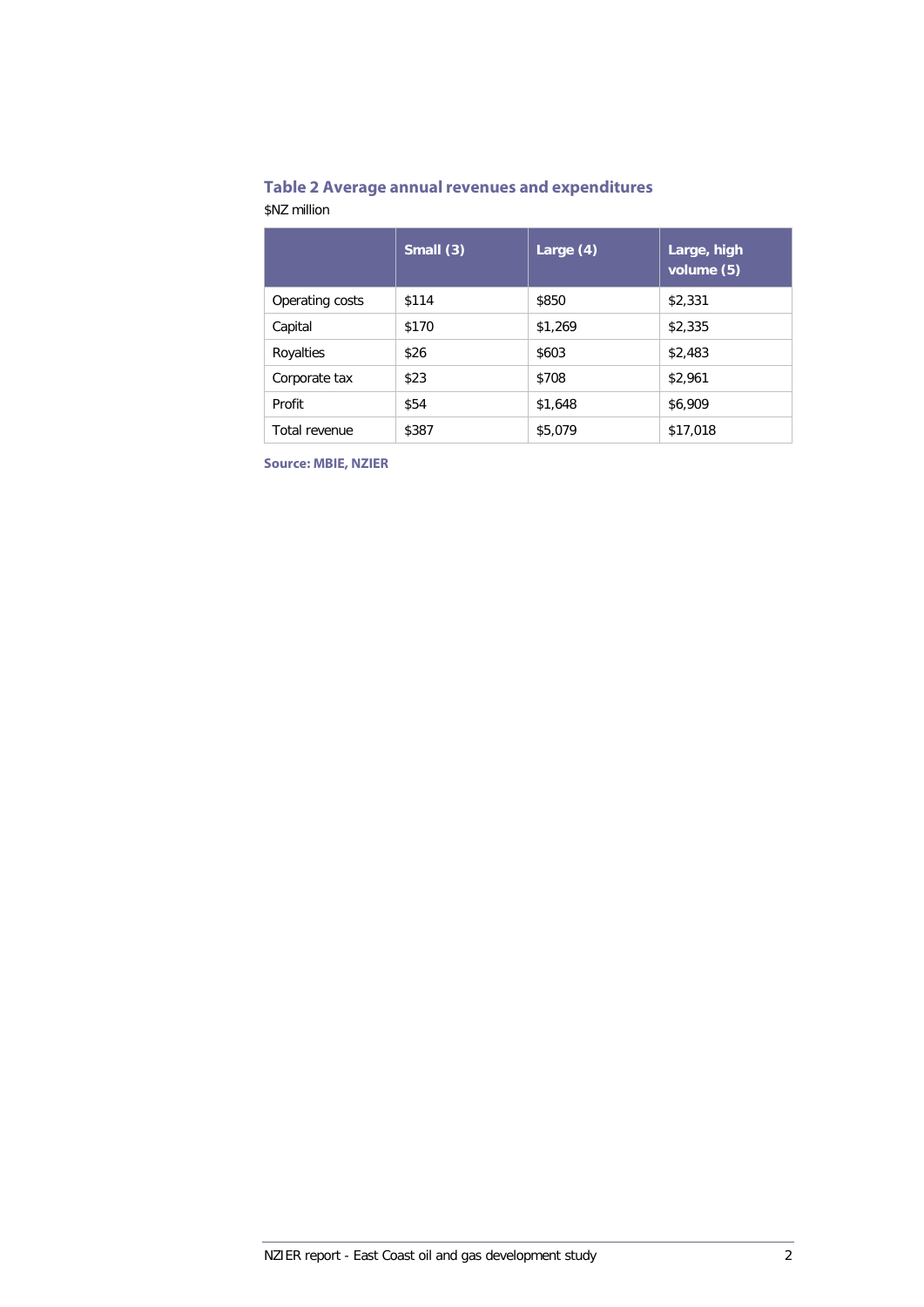## **1.2 Location**

The oil and gas developments are expected to be located off the upper East Coast of the North Island, shown in red in [Figure 1.](#page-10-0) The region covers a significant part of the Gisborne and Hawke's Bay Regional Councils, and the Tararua district of the Manawatu-Wanganui Regional Council (known under the trading name of Horizons Regional Council).

Due to data and time restrictions, we have used the combined economies of the Gisborne and Hawke's Bay Regions as an approximation of the economy of the study region. Some geographic areas in the study region are excluded from this approximation (e.g. Tararua district) while some geographic areas outside the study region are included (e.g. the western part of the Hawke's Bay region).



### <span id="page-10-0"></span>**Figure 1 The study region (red boundary)**

**Source: MBIE**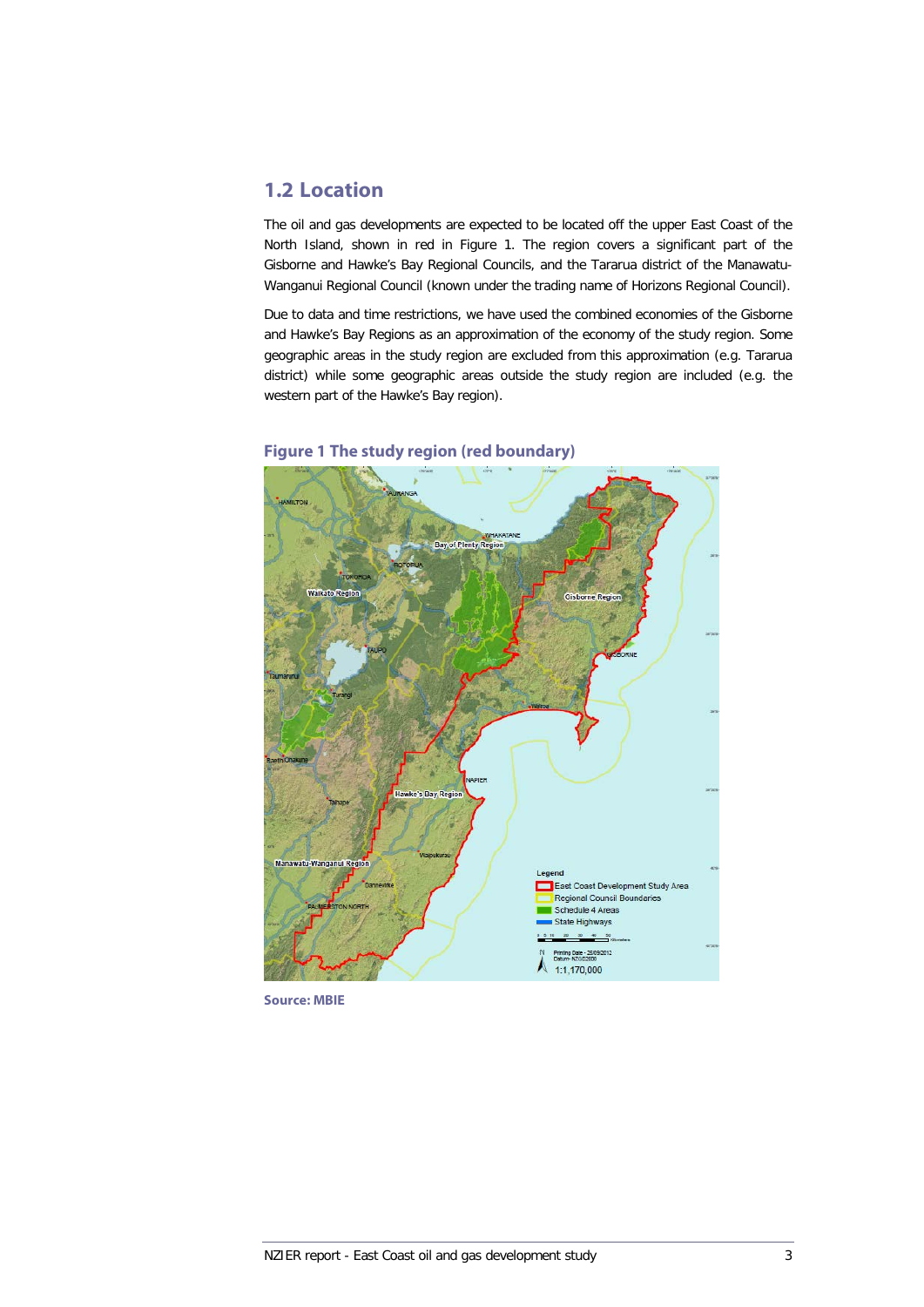# <span id="page-11-2"></span>2. The East Coast region

It is difficult to generalise about an area as diverse as the East Coast. Within the East Coast, there are relatively dynamic and fast growing areas with low rates of unemployment and sound growth prospects. Elsewhere in the region, the reverse is true. On balance, the region we are studying is one which has under-performed (economically) relative to the rest of New Zealand. It is also a region for which growth prospects are not currently very strong as compared to other regions in New Zealand, such as Auckland [\(Figure 2\)](#page-11-0).

#### <span id="page-11-0"></span>**Figure 2 Regional incomes and job growth**



Bubble sizes indicate population size (Hawke's Bay and Gisborne are combined because of underlying data)

**Source: NZIER, Statistics New Zealand**

## **2.1 Socio-economic indicators**

#### **2.1.1 Population demographics**

The population of the East Coast study region was 201,900 in 2011, 4.6% of the total New Zealand population.[3](#page-4-0) It has grown by 1.9% since 2006, which is significantly slower than the 5.3% growth that New Zealand experienced as a whole. This is largely because the region experienced an estimated average net loss of 690 people per annum through outward migration between 2006 and 2011. The region has an older population than the average across New Zealand, with a median age of 38.1 years compared to 36.8 nationally.

<span id="page-11-1"></span><sup>&</sup>lt;sup>3</sup> Population statistics sourced from Statistics New Zealand's sub-national population estimates (2012).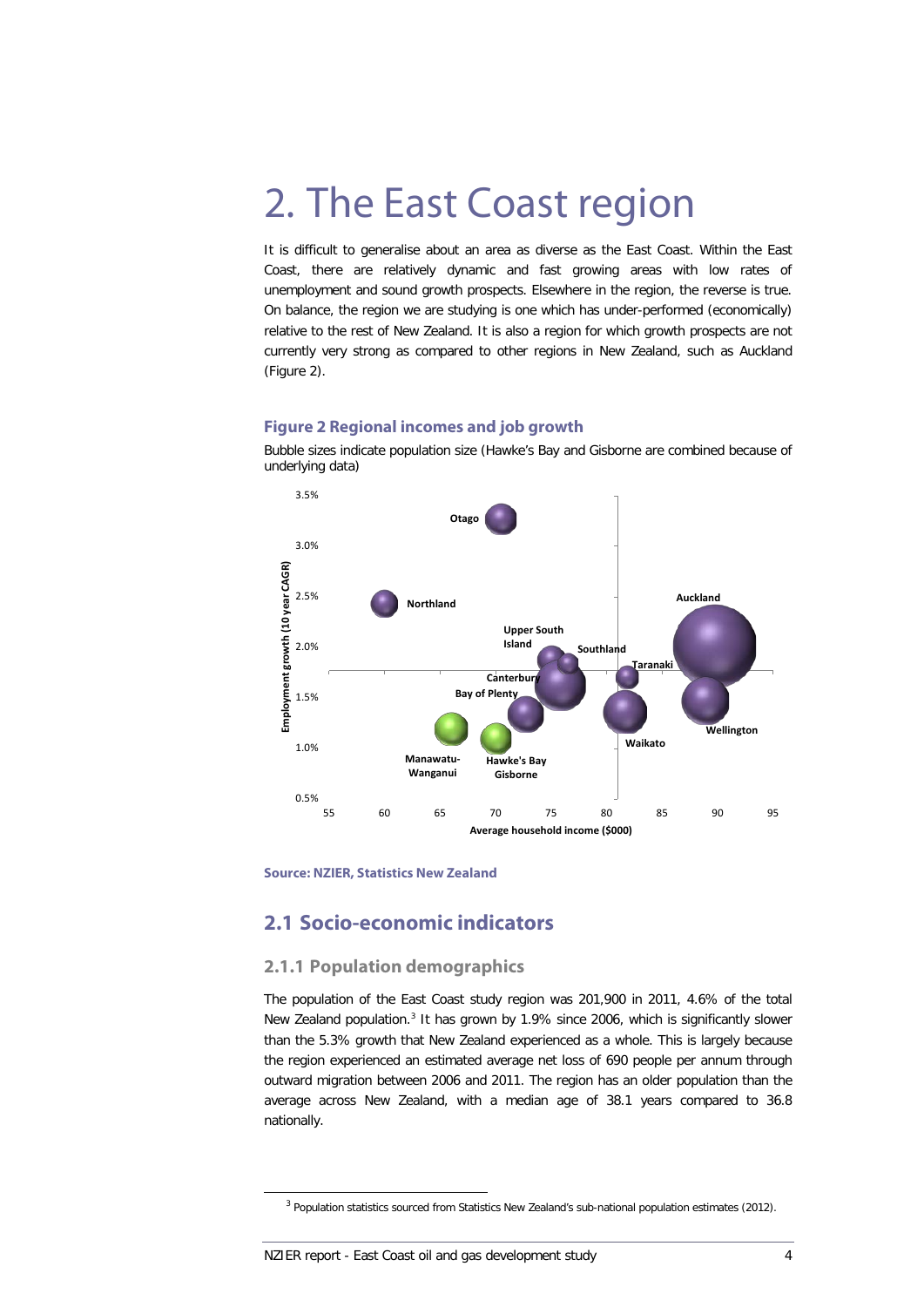#### **2.1.2 Employment and GDP**

Total GDP in the East Coast study region is estimated to be \$8 billion with total employment estimated at 97,000. The study region currently contributes about 5% to national employment and GDP.

Employment growth in the East Coast has been negative in recent years, declining by an average of 0.5% per annum between 2006 and 2011. This is reflected in slow growth in total gross earnings by employees in the region with nominal growth in earnings averaging 4.2% in Gisborne, 3.9% in Hawke's Bay and 3.5% in Manawatu-Wanganui over the past 5 years. National growth in gross earnings averaged 4.5% over the same period.

These recent trends are a continuation of past growth performance in the case of the Gisborne and Manawatu-Wanganui regions, where employee gross earnings grew by an average of 6.3% and 6.1% respectively between 2000 and 2007, the third and fourth lowest growth rates in the country (behind Southland and Wellington) compared to national growth of 7.0%. However, during the same period Hawke's Bay had experienced above average growth of 7.2% per annum.

#### **Figure 3 Labour income growth 2006-2011**



Nominal gross earnings compound annual growth rate

**Source: Statistics New Zealand LEED data**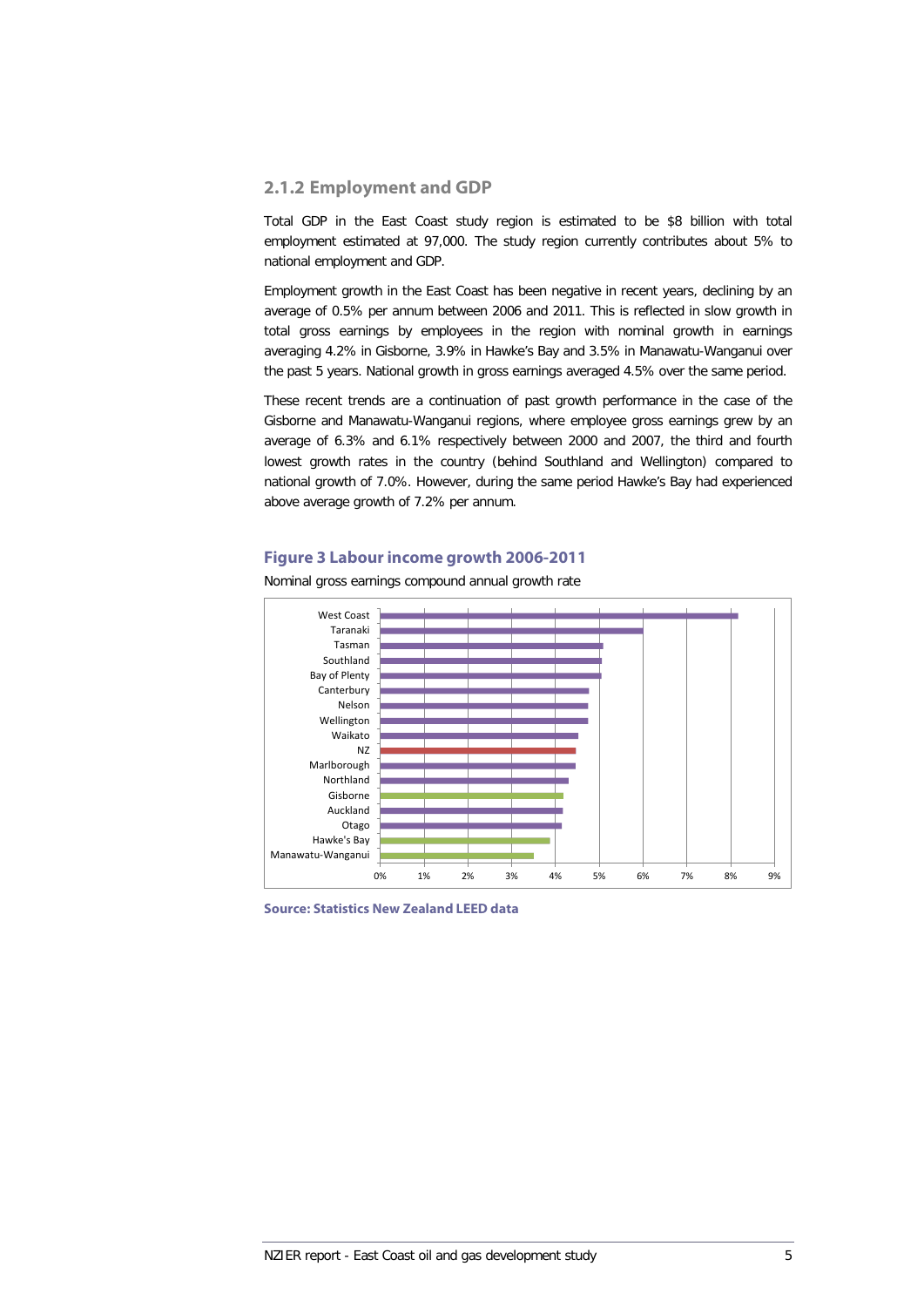#### **2.1.3 Business demographics and industry mix**

The East Coast study region is characterised by a high dependency on the primary sector. Gisborne has almost 4 times the national average number of people employed in the primary sector; the Hawke's Bay just over 3 times, and Manawatu-Wanganui almost 1.5 times (Table 3 [Industry mix relative to national average\)](#page-13-0). By contrast, the study region has smaller shares for almost all other industries.

### <span id="page-13-0"></span>**Table 3 Industry mix relative to national average** Share of employees in region/Average share of employees nationally

| <b>Industry</b>        | <b>Gisborne</b> | <b>Hawke's</b><br><b>Bay</b> | Manawatu-<br>Wanganui |
|------------------------|-----------------|------------------------------|-----------------------|
| Primary                | 3.97            | 3.06                         | 1.48                  |
| Mining                 | 0.31            | 0.40                         | 0.38                  |
| Manufacturing          | 0.82            | 1.19                         | 0.93                  |
| <b>Utilities</b>       | 0.53            | 0.99                         | 0.90                  |
| Construction           | 1.00            | 0.90                         | 1.07                  |
| <b>Wholesale Trade</b> | 0.45            | 0.62                         | 0.82                  |
| Retail Trade           | 0.86            | 0.93                         | 1.09                  |
| Hospitality            | 0.83            | 0.80                         | 0.90                  |
| <b>Distribution</b>    | 0.94            | 0.81                         | 0.80                  |
| <b>ICT</b>             | 0.44            | 0.36                         | 0.64                  |
| Financial              | 0.39            | 0.52                         | 0.49                  |
| Property               | 0.70            | 0.88                         | 0.76                  |
| Profession             | 0.53            | 0.56                         | 0.57                  |
| Admin                  | 0.85            | 1.21                         | 0.72                  |
| Government             | 0.73            | 0.68                         | 1.58                  |
| Education              | 1.11            | 0.91                         | 1.19                  |
| Health                 | 1.03            | 1.04                         | 1.19                  |
| Arts                   | 0.81            | 0.82                         | 0.84                  |

**Source: MBIE regional economic activity indicators (forthcoming)**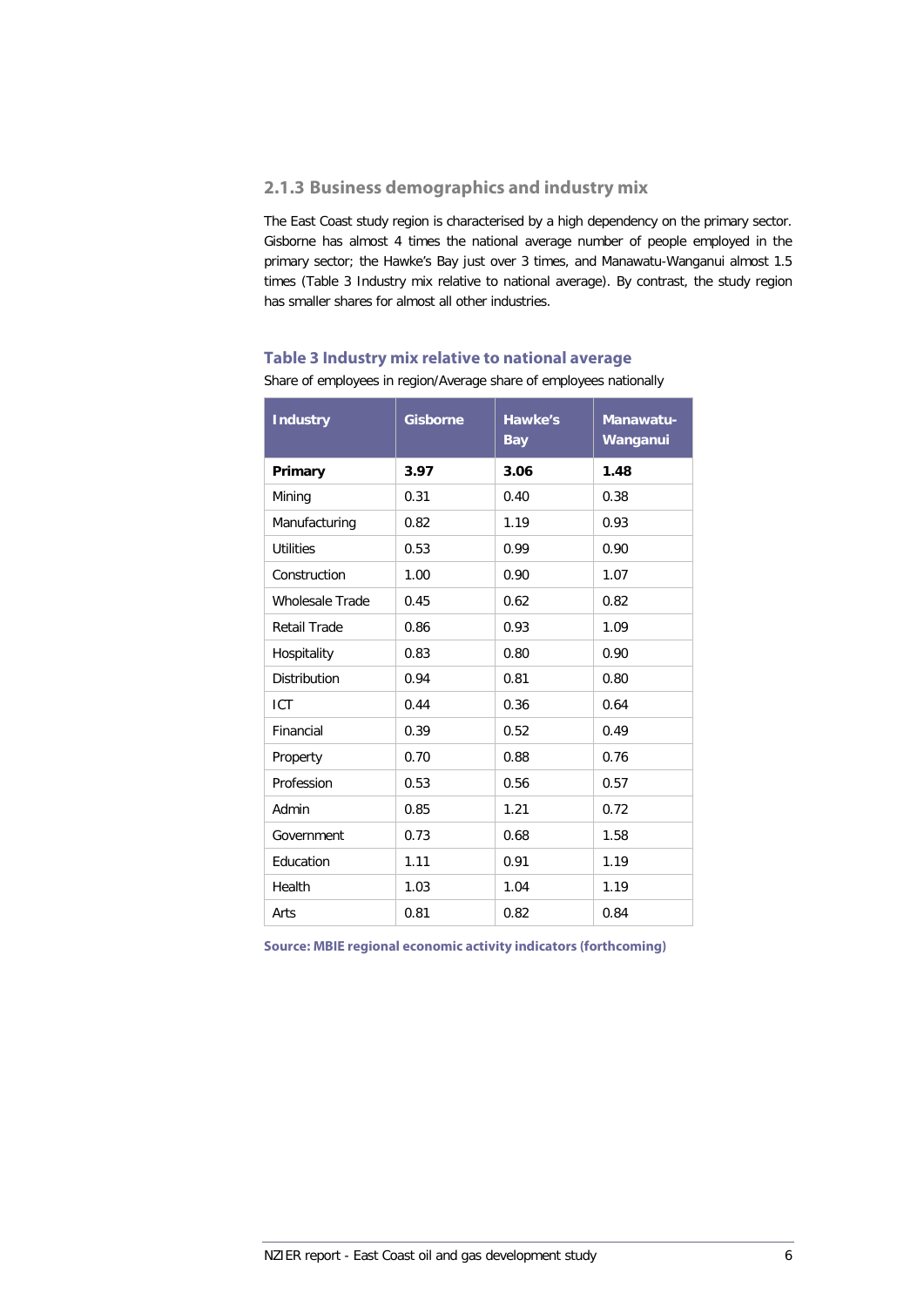A list of industry employment shares for each region is shown in [Table 4.](#page-14-0) The primary sector is the largest employer for Gisborne and Hawke's Bay, and a significant employer in Manawatu-Wanganui. Government sectors such as health and education also feature prominently. Mining is the smallest employer across each of the regions.

### <span id="page-14-0"></span>**Table 4 Industry mix by region**

Share of employees in region

| <b>Industry</b>        | <b>Gisborne</b> | Hawke's<br><b>Bay</b> | Manawatu-<br>Wanganui |
|------------------------|-----------------|-----------------------|-----------------------|
| Primary                | 23.1%           | 17.8%                 | 8.6%                  |
| Health                 | 11.2%           | 11.2%                 | 12.9%                 |
| Education              | 9.9%            | 8.1%                  | 10.6%                 |
| Manufacturing          | 9.2%            | 13.3%                 | 10.5%                 |
| Retail Trade           | 8.7%            | 9.4%                  | 11.1%                 |
| Construction           | 6.0%            | 5.3%                  | 6.4%                  |
| Hospitality            | 5.8%            | 5.5%                  | 6.2%                  |
| Admin                  | 4.1%            | 5.9%                  | 3.5%                  |
| Government             | 4.1%            | 3.8%                  | 8.9%                  |
| <b>Distribution</b>    | 4.0%            | 3.4%                  | 3.4%                  |
| Professional           | 4.0%            | 4.2%                  | 4.2%                  |
| <b>Wholesale Trade</b> | 2.4%            | 3.3%                  | 4.4%                  |
| Arts                   | 1.6%            | 1.6%                  | 1.7%                  |
| Financial              | 1.1%            | 1.4%                  | 1.4%                  |
| Property               | 1.0%            | 1.2%                  | 1.1%                  |
| <b>ICT</b>             | 0.9%            | 0.7%                  | 1.3%                  |
| <b>Utilities</b>       | 0.4%            | 0.7%                  | 0.6%                  |
| Mining                 | 0.1%            | 0.1%                  | 0.1%                  |

**Source: MBIE regional economic activity indicators (forthcoming)**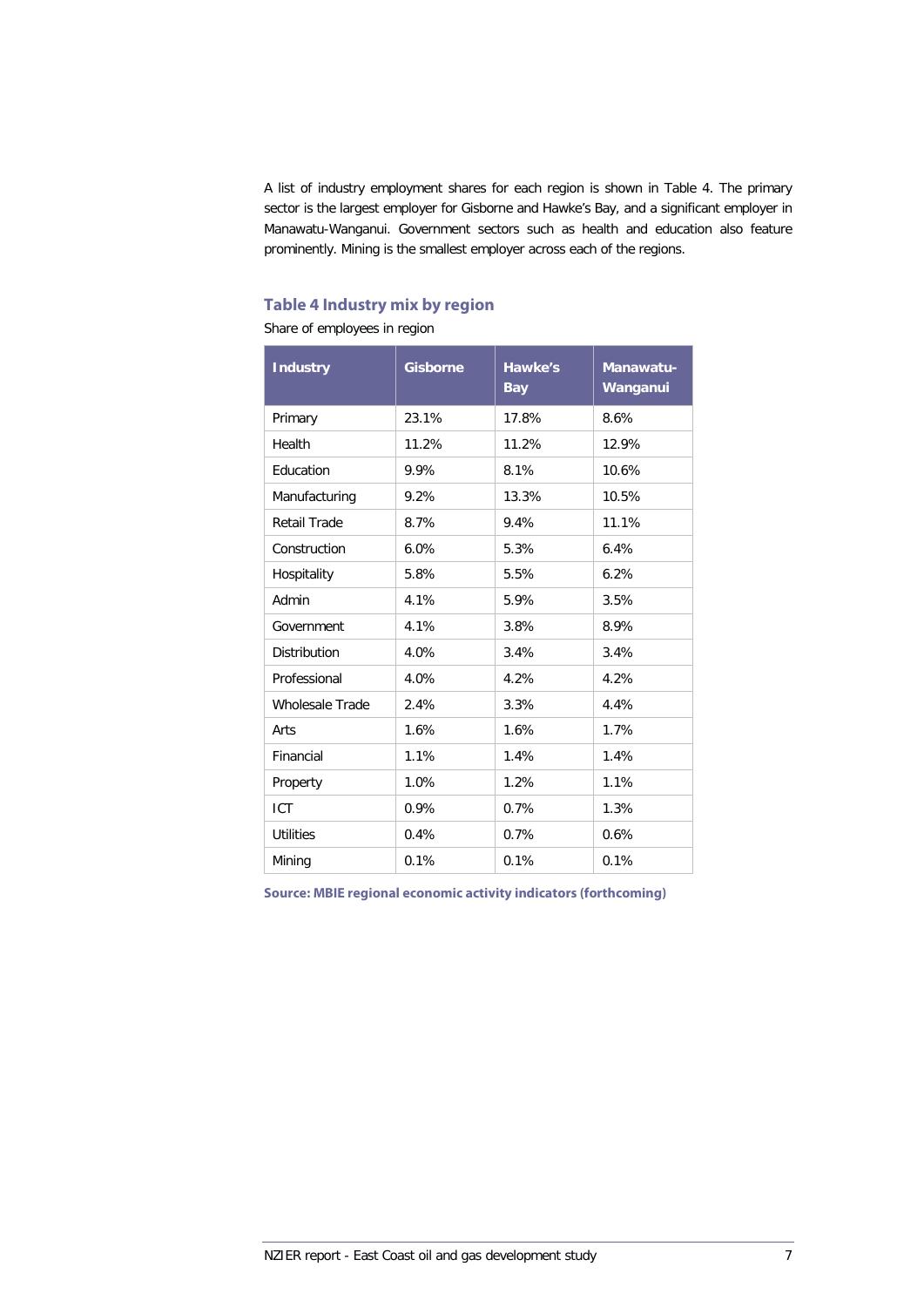The East Coast is one of the least economically complex regions in New Zealand. Measures of economic complexity jointly summarise the degree of specialisation in an economy and the range of activities taking place in an economy. Broadly speaking, the wider the range of activities and the more specialised those activities the more complex is the economy. The degree of complexity of the economy points to the number of distinctive capabilities in an economy and therefore its growth potential.<sup>[4](#page-11-1)</sup>

Gisborne and Hawke's Bay have some of the lowest levels of industry diversity in New Zealand and some of the highest levels of industry ubiquity across the country. High levels of industry ubiquity mean that most other regions also have the industries that Hawke's Bay and Gisborne have; there are few industries unique to the region. This does not bode well for economic growth in these regions. The Manawatu-Wanganui region has lower levels of ubiquity and higher levels of diversity, however it is unknown how this applies to the smaller Tararua district within the study region.

The East Coast has also exhibited modest performance on measures of economic dynamism. In the past decade, the East Coast has averaged 11 new firms for every 100 (or 11%) businesses already in operation. This is lower than the national average "birth rate" of businesses which is 13 new businesses for every 100 (13%) already in existence. The rates within the East Coast study region do vary though, with Gisborne and Manawatu-Wanganui recording a 10% birth rate while Hawke's Bay recorded a 12% birth rate.



#### **Figure 4 Diversity and ubiquity**

<span id="page-15-0"></span>**Source: MBIE regional economic activity indicators (forthcoming)**

 <sup>4</sup> See Hidalgo, C. and R. Hausmann (2009) "The building blocks of economic complexity", Proceedings of National Academy of Science, vol. 106, no. 26, [www.pnas.org/cgi/doi/10.1073/pnas.0900943106.](http://www.pnas.org/cgi/doi/10.1073/pnas.0900943106)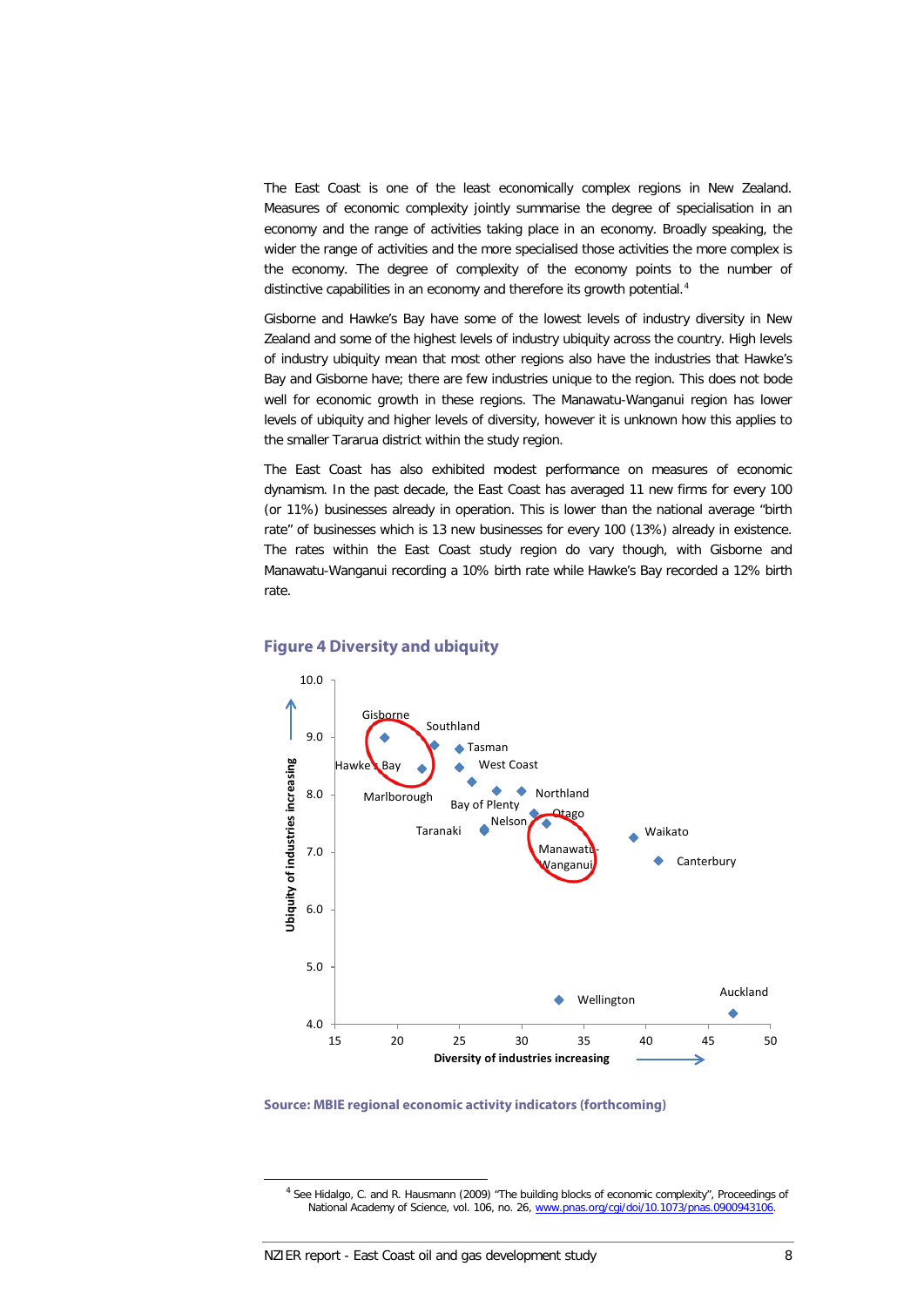# 3. Methodology

## **3.1 The ORANI-NZ model**

The methodology we use to calculate the impact of oil and gas developments is the ORANI-NZ computable general equilibrium (CGE) model. The ORANI-NZ CGE model contains information on 105 industries and 206 commodities in its basic form. CGE modelling is a highly-respected and well-developed technique that has a rich history for assessing policy, regional and industry questions. Our model was developed in close collaboration with Monash University, a global leader in building and applying CGE models. It captures the various inter-linkages between these sectors, as well as their links to households (via the labour market), the government sector, capital markets and the global economy (via imports and exports). More technical detail on the model is presented in Appendix A.

A benefit of the CGE model is that it is based on an empirical database that identifies the structure of the industries involved. Simulating the increase in exports that the developments generate causes the oil and gas industry to expand. That, in turn, leads to investment in capital, increased employment, bigger operational budgets, and higher tax receipts for the government.

The second benefit of a CGE model is that it considers both the first round effects of the project – increased production and increased returns to capital within the oil and gas industry – as well as the impact that this first round effect has on the rest of the New Zealand economy.

On the other hand, the static approach used for this project has a number of limitations. These are presented in Appendix B. Many of the caveats mentioned could be addressed using NZIER's dynamic CGE model.

# **3.2 The oil and gas extraction industry**

We modify the model database to include a specific new oil and gas extraction industry. The industry is split equally between the Gisborne and Hawke's Bay regions, and has an industry structure that is consistent with the data provided by MBIE [\(Table 5\)](#page-17-0). Scenario 3 delivers profits of 14% of total revenue. This rises to 41% for scenario 5. All of the profits are assumed to go offshore. All of the new industry's production is exported.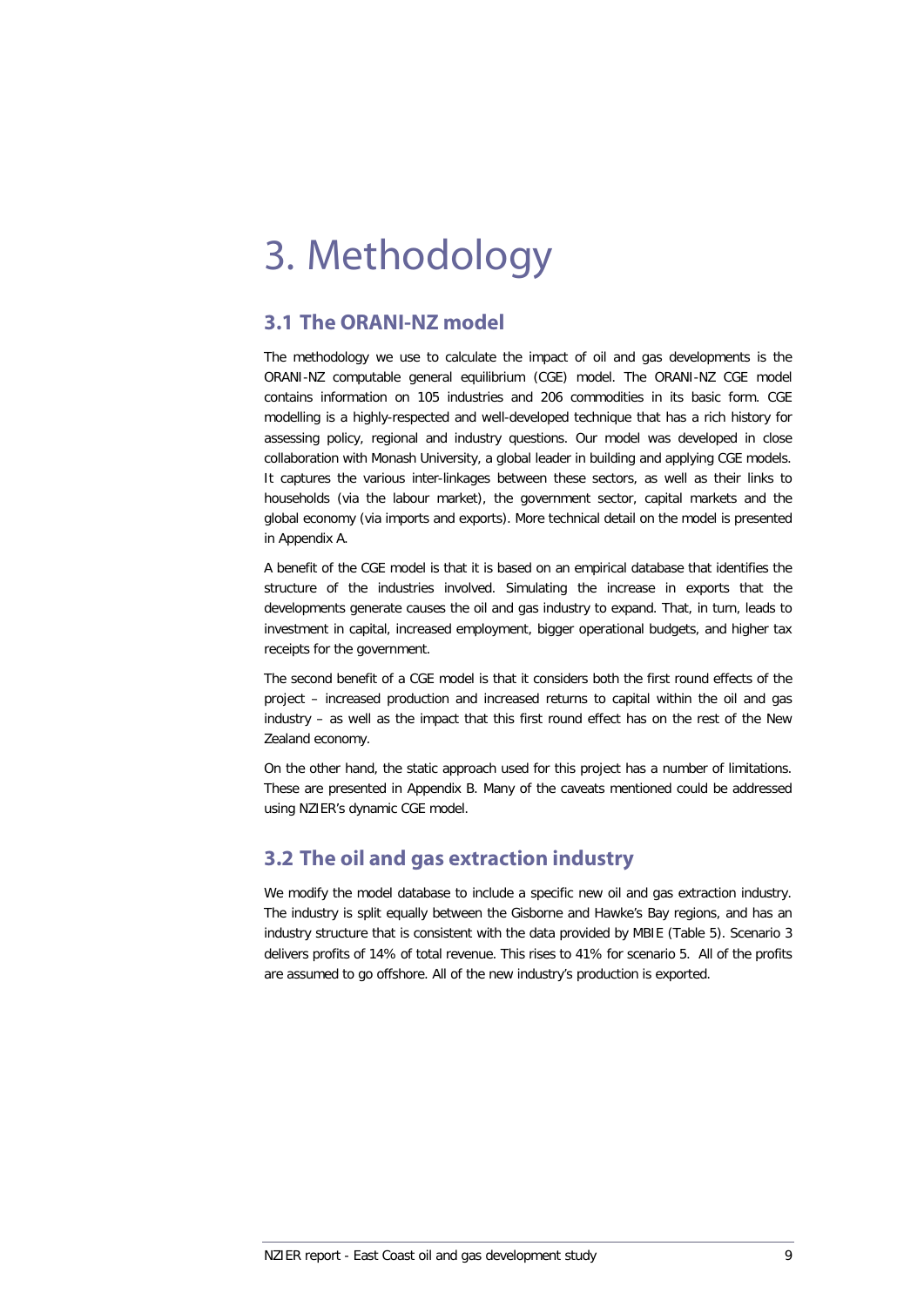#### <span id="page-17-0"></span>**Table 5 Oil and gas industry structure across scenarios**

| Average year |  |
|--------------|--|
|--------------|--|

|                 | Small $(3)$ | Large (4) | Large, high<br>volume (5) |
|-----------------|-------------|-----------|---------------------------|
| Operating costs | 30%         | 17%       | 14%                       |
| Capital         | 44%         | 25%       | 14%                       |
| Royalties       | 7%          | 12%       | 15%                       |
| Corporate tax   | 6%          | 14%       | 17%                       |
| Profit          | 14%         | 32%       | 41%                       |

**Source: MBIE, NZIER**

### **3.3 Direct shocks**

We estimate the potential contribution that a hypothetical, but realistic, natural resource find could make over the long term to the New Zealand economy. We do not explicitly model the *timing* of the developments (exploration and discovery, followed by investment and ramp up) but instead analyse a static, long-term scenario that estimates the overall contribution of the developments to the New Zealand economy. We allow capital to move in response to growth but fix the labour supply at a long run trend level.<sup>[5](#page-15-0)</sup>

By fixing the labour supply we are taking a conservative stance on the potential impacts of the oil and gas developments. A more detailed dynamic analysis would accommodate the possibility that labour supply expands through increased migration as New Zealand becomes wealthier as a consequence of an expanded oil and gas industry.

We model three direct impacts or shocks: increased production, royalty payments, and an offshore profit payment.

#### **3.3.1 Increased production**

All production is assumed to be exported, so the first impact that we model is the increase in export quantities. [6](#page-17-1) To model these shocks, we fix the export price and increase the supply of oil to export markets.<sup>[7](#page-17-2)</sup> To do this, we need an 'outlet': with prices fixed, something must be causing production to increase. In this case, we allow the 'land' available to the industry to become more productive based on the increases in exports.<sup>[8](#page-17-3)</sup> The 'land' productivity is a proxy for the discovery of natural resources.

 <sup>5</sup> The movement in capital stocks is justified on two grounds: first, capital stocks ordinarily move with rates of return in the medium to long run. Secondly, we expect some of the investment to come from outside New Zealand, so the aggregate level of investment is also expected to rise.

<span id="page-17-2"></span><span id="page-17-1"></span><sup>6</sup> This reflects the current situation in the New Zealand petroleum extraction industry where crude oil is exported and domestic refining activity relies on imported fuels.

We do not explicitly model the impacts of increased gas production as this requires a much more detailed and nuanced assessment which is not feasible in the time available for this study. If we were to model impacts on the gas market we would have to consider the feasibility of two widely different outcomes: the case where gas supply increases domestically, lowering energy costs in New Zealand versus a situation where it is economically feasible to begin exporting liquefied natural gas from New Zealand which would have the effect of driving up domestic gas prices which are currently below the international price.

<span id="page-17-3"></span>The possible alternatives of increasing primary factor productivity or land volume are unappealing. The former implies a direct rise in capital and labour productivity, which we do not expect to occur. The latter causes a drop in the return to land, which is contrary to the stylised outcome we expect.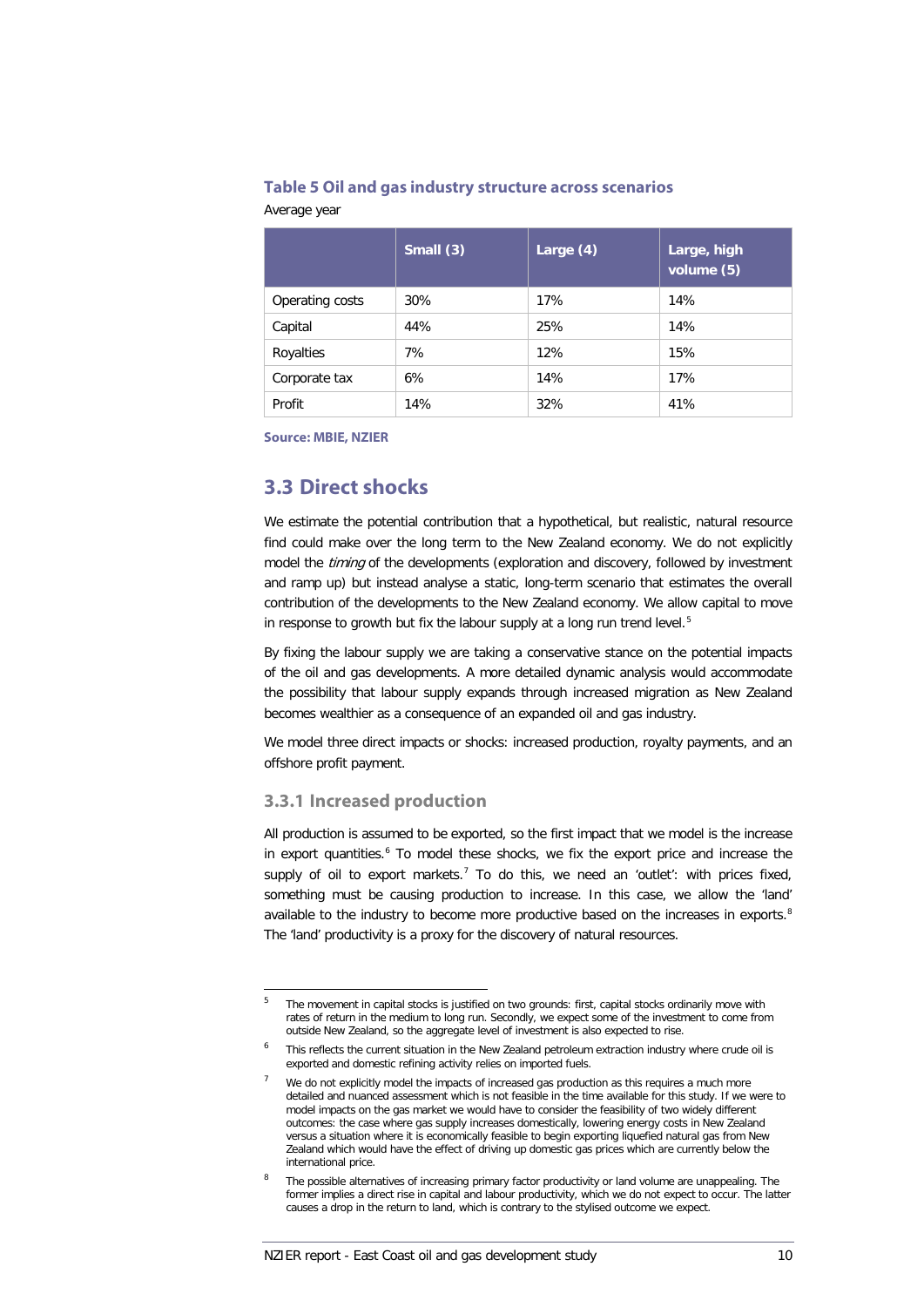#### **3.3.2 Royalties**

A feature of extractive industries is the royalties that must be paid to the government. We model them as a production tax that is essentially a tax on the firm's profits, additional to the ordinary indirect taxes levied by the Crown. We assume that the government uses the revenue to reduce the nation's foreign liabilities. That assumption ensures that the royalty payment to the Crown is reflected in increased private incomes and consumption within the model.

#### **3.3.3 Offshore profit payment**

MBIE expects that foreign direct investment would be needed to develop the new oil fields in the East Coast, and therefore the profits generated from the mining will go overseas, after intermediates, capital, labour, taxes and royalties have been paid. We proxy this in our modelling by a lump-sum offshore payment of 100% of after-tax profits.

#### **Table 6 Summary of shocks**

\$NZ million

| <b>Shock</b>               | Small $(3)$ | Large $(4)$ | Large, high<br>volume (5) |
|----------------------------|-------------|-------------|---------------------------|
| Export revenue             | \$387       | \$5,079     | \$17,018                  |
| Royalties                  | \$23        | \$708       | \$2,961                   |
| Offshore profit<br>payment | \$54        | \$1,648     | \$6,909                   |

**Source: MBIE, NZIER**

# **3.4 Interpretation of results**

Interpreting the results of the modelling requires some understanding of how the results are calculated and reported. We review the method of presentation below to aid understanding of the results presented in the following section.

#### **3.4.1 Representative year**

To capture intuitively the effect of the extraction on the country we model the impact in a representative year during operation of the field. The results can be interpreted as the persistent change in the economy due to extraction during the period that the field is operational. That means we do not capture the effect of the prior exploration and development, or the decommissioning of the wells. It also means that the effects we estimate should not be expected to persist beyond the lifetime of the field.

Note that this approach also means that we will not capture any of the fluctuations in the economy as it moves towards the steady production state that we model. These fluctuations may have significant impacts in their own right and might be captured by using a more sophisticated, dynamic modelling approach.

#### **3.4.2 Change from baseline**

The CGE technique used by NZIER calculates impacts as changes from an implicit counterfactual that is an economy without the East Coast oil and gas developments.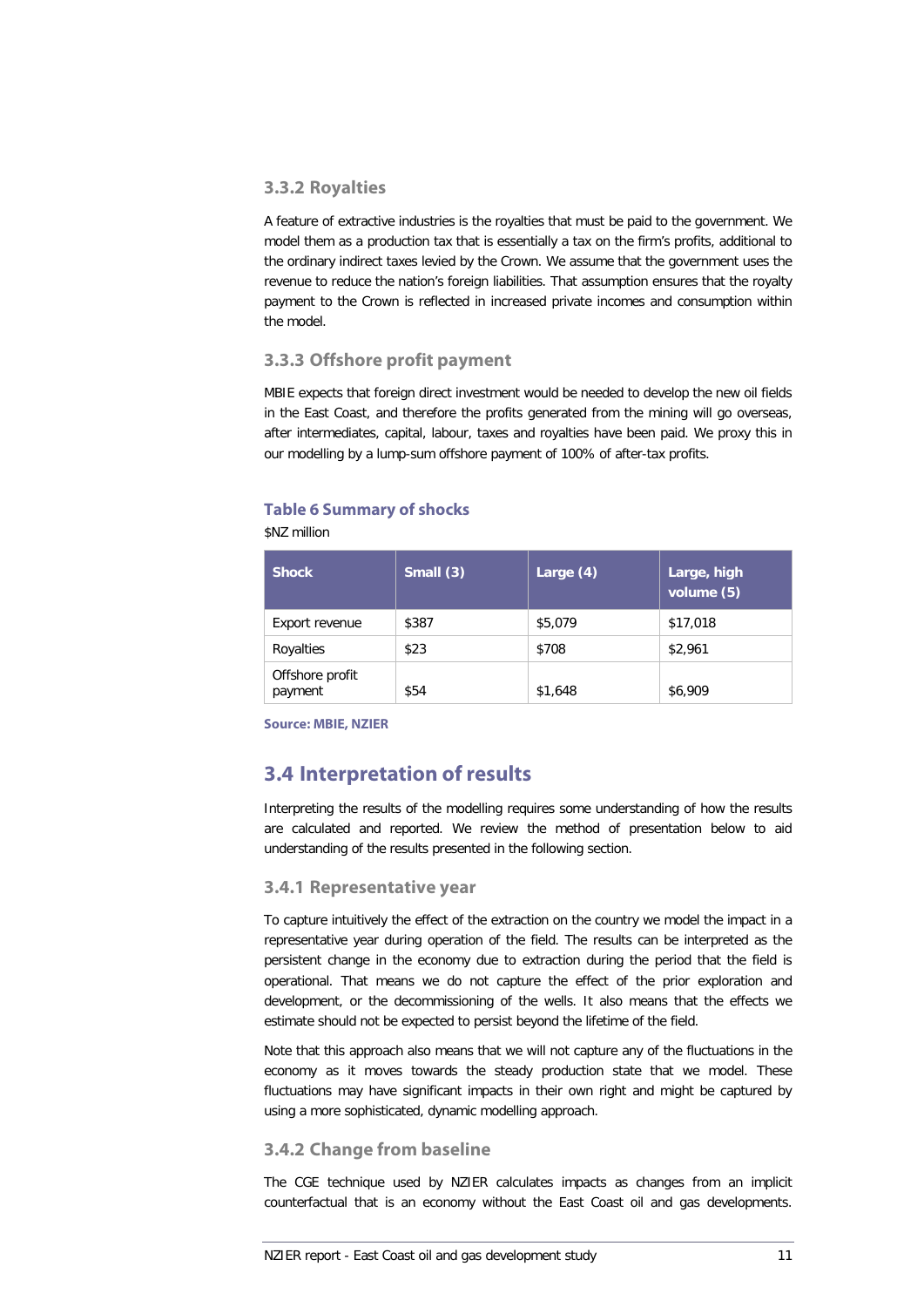Results are then reported as percentage changes from the counterfactual. In order to make it easier to understand the figures we also provide dollar values for some variables. Those are calculated using current macroeconomic data so they show the dollar value that the field would have if it were in operation today. For the values to be relevant to future periods, they would need to be inflated accordingly (i.e. values are in 'current' dollars).

#### <span id="page-19-0"></span>**3.4.3 Direct and indirect effects**

In analysing the modelling results we track the impacts as they flow through the economy, beginning with the direct impacts on the extraction industry itself. We then analyse the flow-on or indirect impacts. It can aid understanding to split indirect impacts into the following categories:

- **Supplying industries** industries that supply the extraction sector with intermediate inputs
- **Household expenditure industries** industries that households spend money on
- **Investment industries** industries that are used for investment and capital creation
- **Export competing industries** industries that suffer from the appreciation of the exchange rate as oil and gas exports expand.

#### **3.4.4 Macroeconomic effects**

The national results flow logically from the direct and indirect impacts. We focus on key macroeconomic variables such as employment and Gross Domestic Product (GDP), as well as Gross National Disposable Income (GNDI) which is a measure of the economic welfare of New Zealand residents (how 'well off' we are).

The scenarios will have differing impacts on GDP and GNDI, and not always in the same direction. GDP is essentially a measure of how many goods and services New Zealand produces – it shows the size of the economy. GNDI shows how much the incomes or residents increases following a change in the economy. It is more appropriate than GDP as a measure of welfare<sup>[9](#page-17-3)</sup> and particularly appropriate for this modelling: GDP will include the production revenues that accrue to foreigners, while GNDI excludes those payments and measures the increase in incomes of New Zealand residents.

#### **3.4.5 Regional effects**

Finally, we look at how the East Coast study region is impacted. The increase in oil and gas mining is likely to have flow-on impacts within the region, to local retail and services. We report the impact on local industry activity and employment, and then comment on the total regional economic impact. This indicates how much of the benefit stays within the region and how much is experienced across the rest of New Zealand.

<span id="page-19-1"></span>W. Coleman, "Gauging Economic Performance Under Changing Terms of Trade: Real Gross Domestic Income Or Real Gross Domestic Product?," Economic Papers: A journal of applied economics and policy vol. 27, no. 4 (2008): 329–342.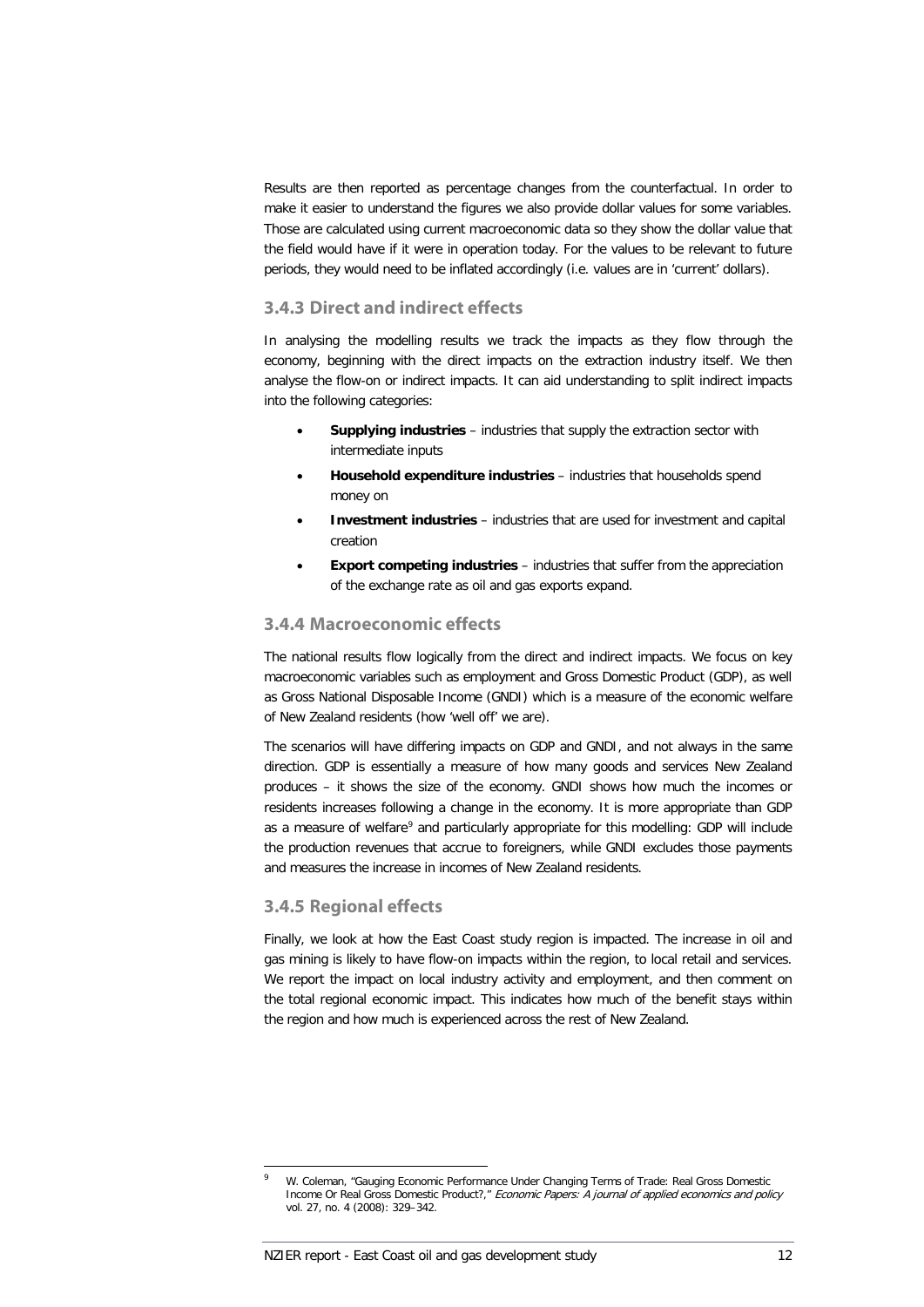# 4. Results

# **4.1 Direct effects**

The direct impact of the increased production is a rise in oil and gas export revenues of \$387 million, \$5,079 million and \$17,018 million per annum under each respective scenario, as shown in [Table 7.](#page-20-0) That directly increases the wages of those working in the industry and increases the returns to capital earned by the owners of the firms working the field. It also boosts government revenues as the industry pays more taxes and royalties. Royalties rise by \$23 million, \$708 million and \$2,961 million respectively, while commercial taxes are levied at the usual rate.

The oil and gas developments require labour. The average direct impact would be 158 new jobs under scenario 3; 587 under scenario 4; and 899 under scenario 5.

#### <span id="page-20-0"></span>**Table 7 Average annual direct gains**

\$NZ million unless otherwise stated

|                            | Small $(3)$ | Large $(4)$ | Large, high<br>volume (5) |  |
|----------------------------|-------------|-------------|---------------------------|--|
| Export revenue             | \$387       | \$5,079     | \$17,018                  |  |
| Royalties                  | \$23        | \$708       | \$2,961                   |  |
| Offshore profit<br>payment | \$54        | \$1,648     | \$6,909                   |  |
| Employment<br>(counts)     | 158         | 587         | 899                       |  |

**Source: MBIE, NZIER**

# **4.2 Indirect effects**

The flow-on impacts of increased incomes are clearly positive for industries which rely on household expenditure. Higher returns to capital and land boost households' incomes leading to increased spending in industries such as retail, property and other service sectors.

The mining services industry, a supplying industry for the oil and gas extraction industry, experiences strong growth as its engineering services are used more heavily. Sectors that provide investment services and build capital for the mining sector, such as heavy construction, also grow as the industry builds and maintains capital stocks to sustain production.

Finally, the large increase in exports causes an appreciation in the currency that reduces the competitiveness of exporters' goods. The value of exports such as dairy and horticulture decline as a consequence.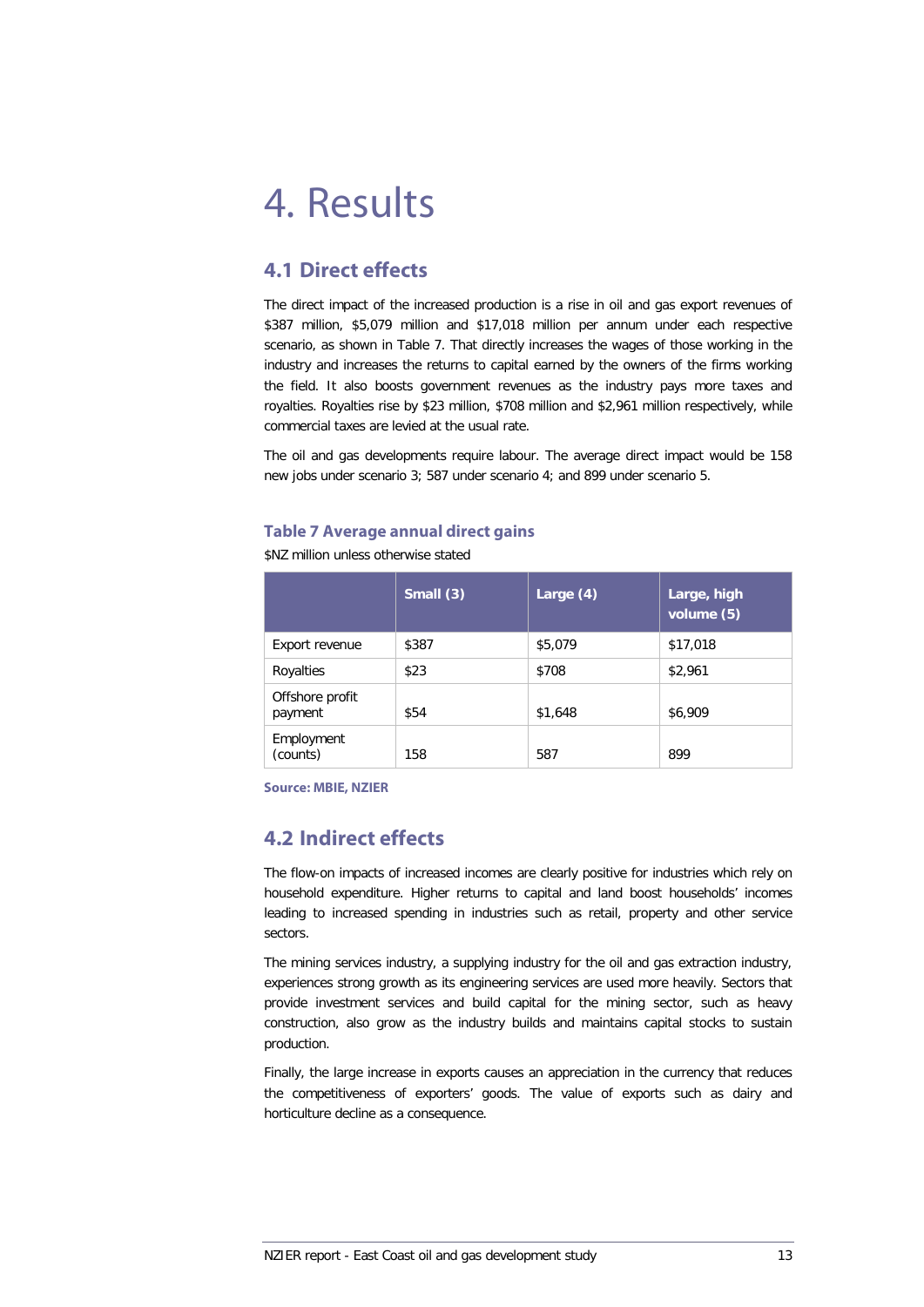#### **Table 8 Industry impacts**

| Percentage change in value added, selected industries <sup>10</sup> |  |  |  |  |  |
|---------------------------------------------------------------------|--|--|--|--|--|
|---------------------------------------------------------------------|--|--|--|--|--|

| <b>Industry</b>         | <b>Type</b>              | Small (3) | Large $(4)$ | Large, high<br>volume (5) |
|-------------------------|--------------------------|-----------|-------------|---------------------------|
| Mining services         | Supplying                | 2.5%      | 18%         | 48%                       |
| Residential<br>property | Household<br>expenditure | 0.16%     | 2.6%        | 8.9%                      |
| Supermarkets            | Household<br>expenditure | 0.10%     | 1.3%        | 4.5%                      |
| Heavy construction      | Investment/<br>Supplying | 0.22%     | 1.7%        | 4.7%                      |
| Dairy                   | Competing<br>exporter    | $-0.23%$  | $-2.6%$     | $-8.2%$                   |
| Horticulture            | Competing<br>exporter    | $-0.18%$  | $-1.9%$     | $-6.1%$                   |

**Source: NZIER**

We assume that, in the long run, aggregate national employment grows only at the population growth rate; however, there are significant shifts in employment between industries generated by the development. The oil and gas industry, as well as supporting mining services, increase their employment in line with their rising output as shown in [Table 7.](#page-20-0) Household expenditure industries also grow, for example, employment in the supermarket industry grows by 0.1%, 1.0% and 3.4% under scenarios 3, 4 and 5 respectively. In addition, there is a rise in the average real wage of 0.13%, 1.4% and 4.7% respectively, as discussed in the next section. These movements are reallocations of labour resources, rather than aggregate growth, and are offset by job losses in shrinking export industries. The horticulture industry for example sheds 0.4%, 2.9% and 9.2% of its workforce under the different scenarios.

### **4.3 National effects**

The economy benefits from the wealth generated by utilising previously dormant resources, resulting in increasing wages and returns to capital for the natural resources sector.

The net result for the three scenarios is an increase in GNDI of 0.14%, 2.2% and 7.6% respectively. If operational today, this would be worth \$270, \$4,045 and \$14,155 million. This equates to increases of \$61, \$910 and \$3,183 in per capita incomes.

The rise in GDP is even greater at 0.18%, 2.7% and 9.3% respectively. The main reason for the large difference between GNDI and GDP changes is the payment of profits offshore. That revenue boosts GDP but doesn't end up adding to the income of New Zealanders. In addition, some of the GDP is diverted to investment to take advantage of the attractive rates of return offered by the mining sector. That generates increases in the nation's capital stock of 0.29%, 2.4% and 5.6% in total.

<span id="page-21-0"></span><sup>&</sup>lt;sup>10</sup> Selection is based on Sectio[n 3.4.3.](#page-19-0) They provide a good indication of the impact of various types of flow-on effects.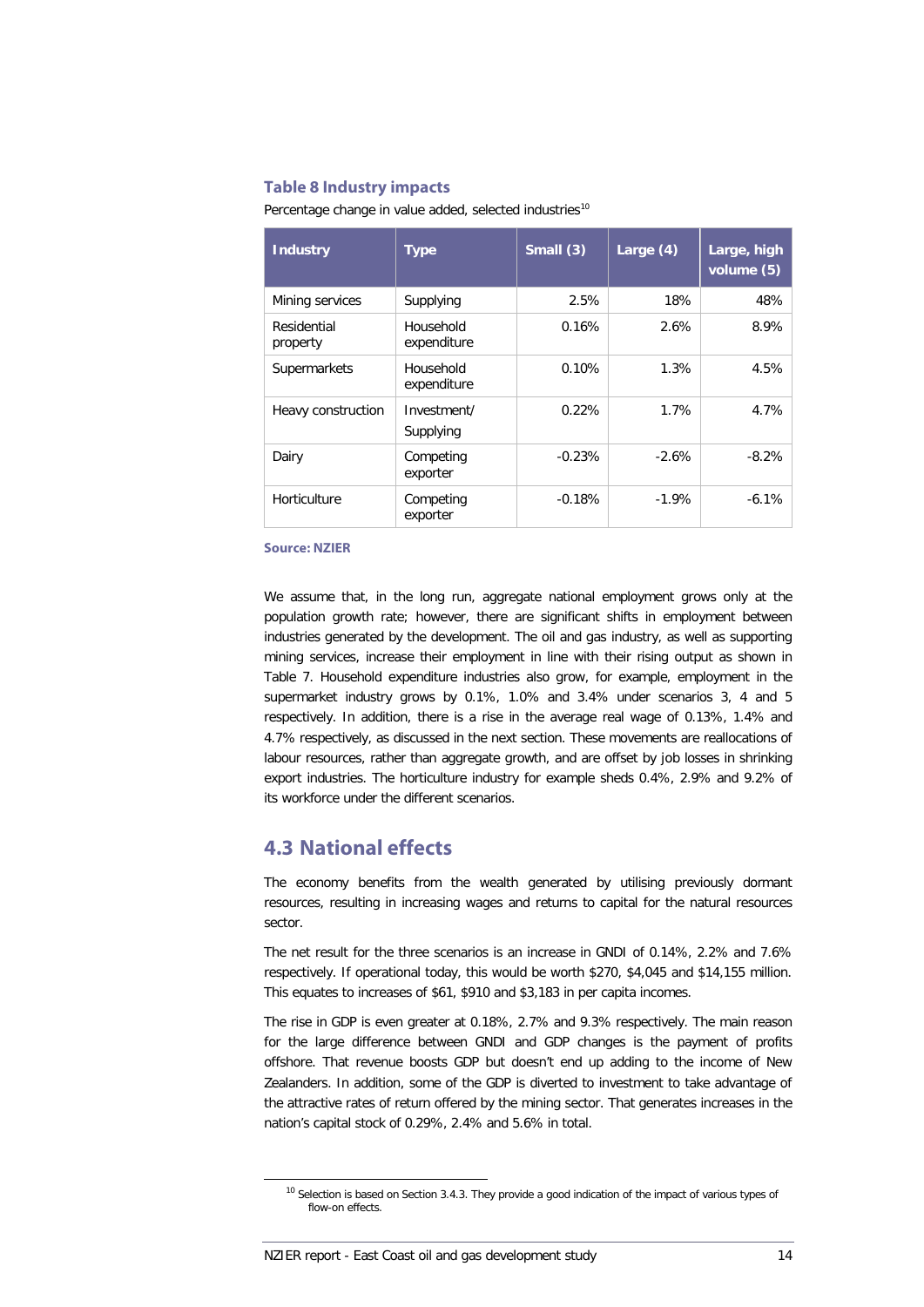Overall, the increase in export values generates higher incomes for New Zealanders, which leads to an increase in our wealth and, thus, our living standards. Compensating variation, a consumer welfare measure that shows how much better or worse off consumers are after a change, grows by \$160, \$2,280 and \$7,832 million under the three scenarios respectively.

However, not all sectors of the economy benefit. In particular, the appreciation of our exchange rate has a negative impact on competing exporters. This is exactly what has happened in Australia as their mining boom has retarded the growth of other major export industries.

While the appreciation in currency negatively impacts exporters, it allows consumers to access cheaper imports from overseas, as can be seen by the rise in import volumes.

Overall, the rise in oil export value dominants the balance of trade. It improves by \$157 million under the small scale development, rising to almost \$9 billion under the large scale, high volume development. For context, typically New Zealand runs a small balance of trade deficit where imports exceed exports, but in any given year the balance of trade typically falls between -\$3 billion and \$3 billion. The two larger scenarios would therefore very likely deliver balance of trade surpluses.

There has also been a rise in Crown revenue as the increased economic activity generates indirect tax (predominantly GST) revenues, in addition to the increased royalties. Royalties plus the gains indirect tax revenues sum to \$65, \$1,251 and \$4,784 million for the three scenarios respectively, as a consequence of the oil and gas development. This is in addition to the extra corporate tax paid by the oil and gas developments of \$23, \$708 and \$2,961 million, as shown in [Table 2.](#page-9-0) To put this in context, total Crown revenue in the 2011/12 year was \$60.6 billion<sup>11</sup>, so the developments would make a sizeable contribution to the Crown's fiscal position and help reduce national debt.

For the purposes of this simulation we assumed that government expenditure moves in step with private consumption; any additional government revenues are used to pay off overseas debt. Consequently, we may underestimate the value of additional government revenues if they would be of more value to the Crown than to households.

|                        | Small $(3)$ |               | Large $(4)$ |               | Large, high<br>volume (5) |          |
|------------------------|-------------|---------------|-------------|---------------|---------------------------|----------|
| <b>Metric</b>          | %           | $\mathsf{sm}$ | $\%$        | $\mathsf{sm}$ | %                         | \$m\$    |
| GDP                    | 0.18%       | \$356         | 2.7%        | \$5,259       | 9.3%                      | \$18,101 |
| <b>GNDI</b>            | 0.14%       | \$270         | 2.2%        | \$4,045       | 7.5%                      | \$14,155 |
| Consumer welfare       | 0.14%       | \$160         | 2.0%        | \$2,280       | 6.8%                      | \$7,832  |
| Exports (volume)       | 0.29%       |               | 4.6%        |               | 16%                       |          |
| Imports (volume)       | 0.11%       |               | 1.2%        |               | 3.7%                      |          |
| Balance of trade (nom) |             | \$157         |             | \$2,570       |                           | \$8,973  |
| Real wage              | 0.13%       |               | 1.4%        |               | 4.6%                      |          |

#### **Table 9 Summary of national results**

% change versus baseline; \$NZ million

<span id="page-22-0"></span>11 http://www.treasury.govt.nz/government/revenue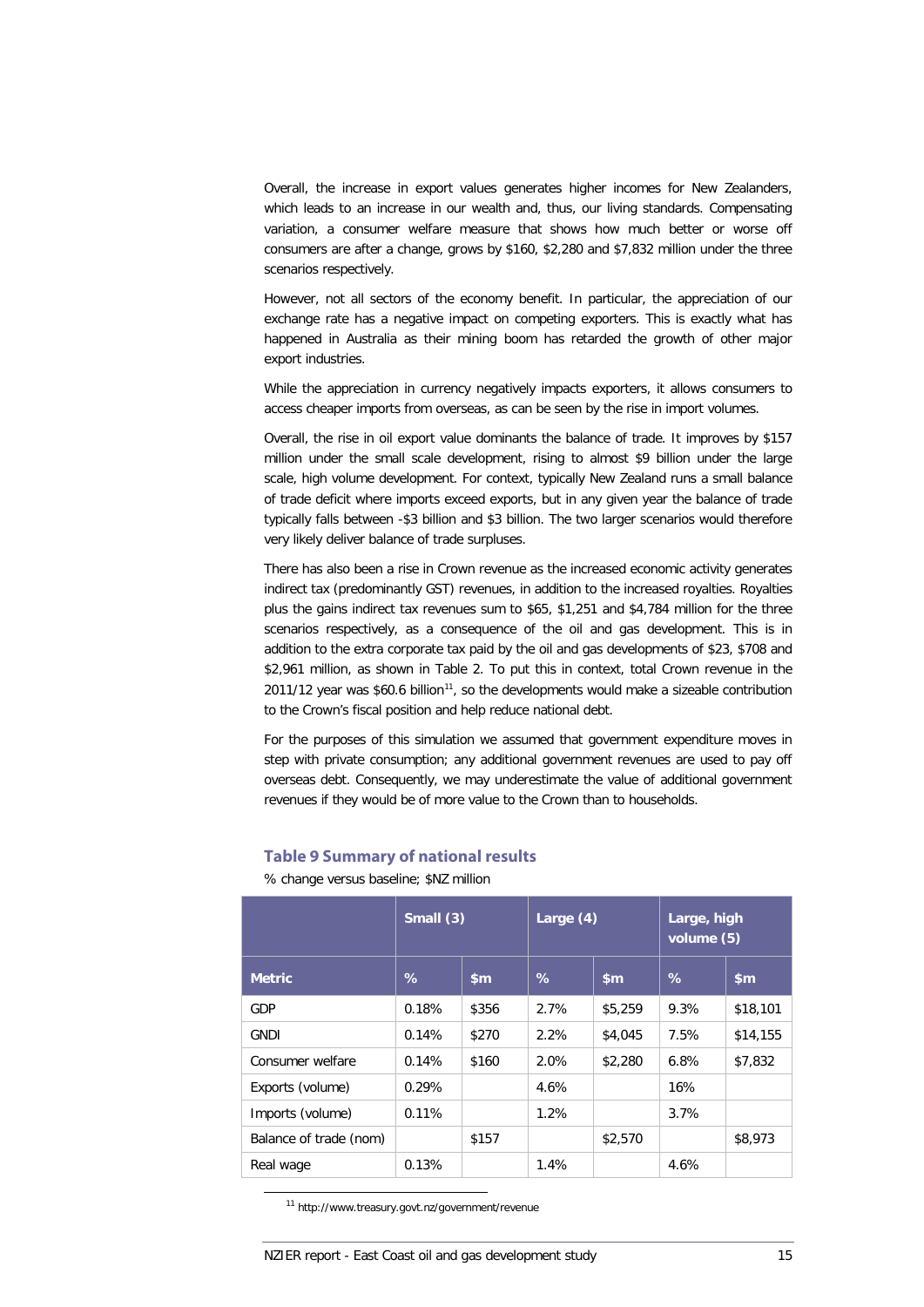| Real exchange rate                     | 0.15% |      | 1.7% |         | 5.5% |         |
|----------------------------------------|-------|------|------|---------|------|---------|
| Capital stock                          | 0.29% |      | 2.4% |         | 5.6% |         |
| Indirect taxation (incl.<br>royalties) |       | \$65 |      | \$1,251 |      | \$4,784 |

**Source: NZIER**

## **4.4 Regional results**

The oil and gas developments generate direct economic activity and employment for the East Coast. There are a range of further industries located within the East Coast that benefit from this economic activity. Retail, service and property industries in particular benefit from the increased incomes within the region, as shown in [Table 10.](#page-23-0) These 'regional multipliers'<sup>[12](#page-22-0)</sup> mean that the study region benefits over and above the direct gain from the oil and gas developments.

#### <span id="page-23-0"></span>**Table 10 East Coast industry impacts**

Percentage change in value added, selected industries for the East Coast region<sup>[13](#page-23-1)</sup>

| <b>Industry</b>         | <b>Type</b>              | Small (3) | Large $(4)$ | Large, high<br>volume (5) |
|-------------------------|--------------------------|-----------|-------------|---------------------------|
| Heavy construction      | Investment/<br>Supplying | 0.22%     | 1.7%        | 4.7%                      |
| Residential<br>property | Household<br>expenditure | 0.5%      | 5.1%        | 16%                       |
| Real estate             | Household<br>expenditure | 1.3%      | 9.6%        | 26%                       |
| Supermarkets            | Household<br>expenditure | 0.6%      | 7.2%        | 23%                       |
| Food outlets            | Household<br>expenditure | 0.5%      | 5.3%        | 17%                       |
| Local government        | <b>Services</b>          | 0.3%      | 3.2%        | 11%                       |
| Horticulture            | Competing<br>exporter    | $-0.2%$   | $-1.9%$     | $-6.1%$                   |
| Dairy                   | Competing<br>exporter    | $-0.2%$   | $-2.6%$     | $-8.2%$                   |

#### **Source: NZIER**

As a result of the increased activity, regional employment also grows. East Coast employment in the oil and gas industry increases on average by 177 under the small scale development, 978 in the large scale development and 1,804 under the large scale, high volume scenario. We find further employment gains in the East Coast of 22, 185 and 543 for the three scenarios, over and above those directly employed in the oil and gas

<span id="page-23-2"></span> $12$  We use the 'mulitplier' term to explain how regions can benefit over and above direct shocks, but the results calculated here are derived from a CGE model analysis that considers resource constraints and price changes, not flawed IO model multiplier techniques that ignore these issues.

<span id="page-23-1"></span><sup>13</sup> See footnote 10.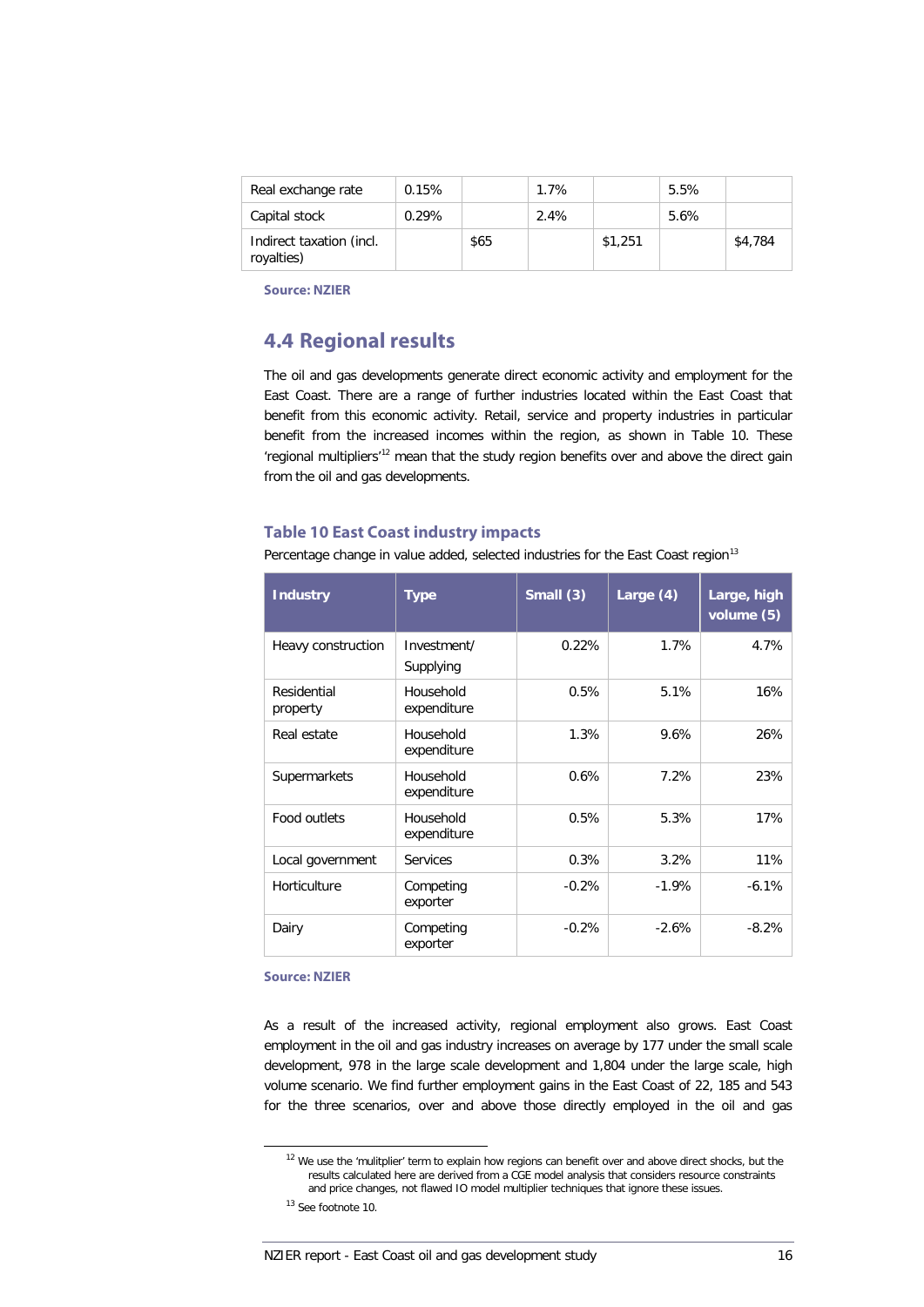developments. This means the developments generate an extra 0.2%, 1.2% and 2.4% employment on average for the East Coast.

#### **Table 11 Average East Coast employment gains**

Employee counts

|                  | Small $(3)$ | Large $(4)$ | Large, high<br>volume $(5)$ |
|------------------|-------------|-------------|-----------------------------|
| Oil and gas      | 177         | 978         | 1,804                       |
| Other industries | 22          | 185         | 543                         |
| Total            | 199         | 1.163       | 2.347                       |

**Source: MBIE, NZIER**

The impacts on the overall East Coast economy are large. Regional GDP grows by 3.9%, 55% or 182%. This would be worth \$310 million, \$4,362 million or \$14,556 million if the developments were operational today.

The vast majority of the GDP gains from the developments flow to the study region; however, there are wider flow-on impacts to the rest of New Zealand, which sees gains of \$46 million, \$897 million and \$3,545 million for the three scenarios respectively. These flow-on impacts accrue as benefits 'leak' out of the study region: the oil and gas development uses inputs from other regions; some of the income generated from the development is spent on goods and services from wider New Zealand; and benefits from the royalties gained from the development are widely distributed across New Zealand.

#### **Table 12 Summary of regional GDP results**

% change versus baseline; \$NZ million

|                            | $\overline{\text{Small (3)}}$ |               | Large (4) |         | Large, high volume<br>(5) |          |
|----------------------------|-------------------------------|---------------|-----------|---------|---------------------------|----------|
|                            | %                             | $\mathsf{sm}$ | %         | \$m     | $\frac{1}{2}$             | \$m      |
| East Coast study<br>region | 3.9%                          | \$310         | 55%       | \$4,362 | 182%                      | \$14,556 |
| Rest of NZ                 | 0.0002%                       | \$46          | 0.48%     | \$897   | 1.9%                      | \$3,545  |

**Source: NZIER**

While the economic activity increase (as measured by GDP) is largely confined to the study region, the income benefits (as measured by GRDI – Gross Regional Disposable Income) are much more evenly spread across the country. This is because royalties and tax payments from the oil and gas developments flow to the Crown. The GRDI improvements for the study region are 1.8%, 15% and 39% under each of the three scenarios respectively. These are still very significant gains, but lower than the GDP gains for the region.

However, we caution that the GRDI results are indicative only as income flows across the country are particularly difficult to ascertain.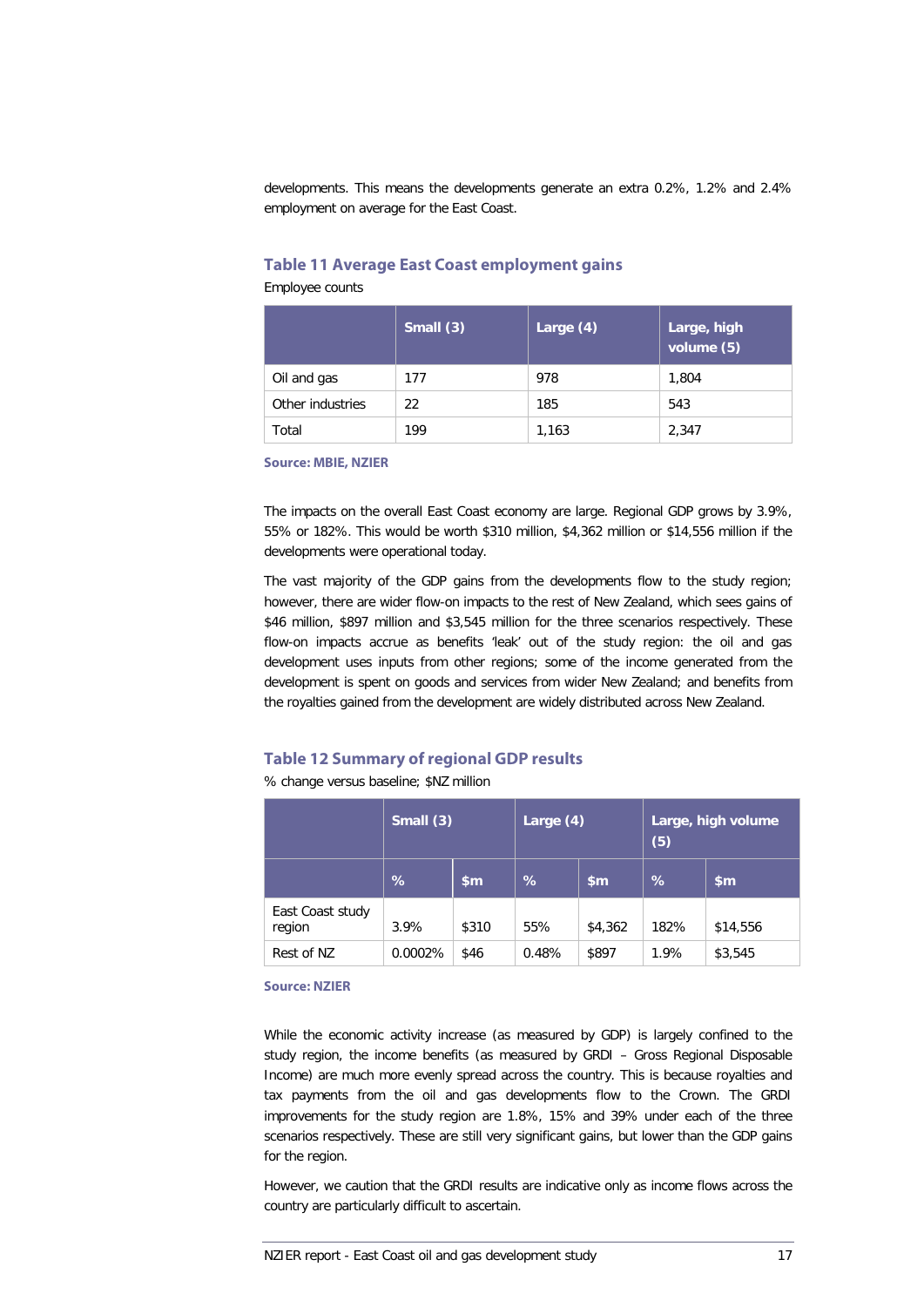#### **Table 13 Summary of regional GNDI results**

% change versus baseline; \$NZ million

|                            | Small (3) |               | Large $(4)$ |         | Large, high volume<br>(5) |               |
|----------------------------|-----------|---------------|-------------|---------|---------------------------|---------------|
|                            | %         | $\mathsf{sm}$ | %           | \$m\$   | %                         | $\mathsf{sm}$ |
| East Coast study<br>region | 1.8%      | \$164         | 15%         | \$1,414 | 39%                       | \$3,613       |
| Rest of NZ                 | 0.1%      | \$106         | 1.5%        | \$2,631 | 5.9%                      | \$10,542      |

**Source: NZIER**

### **4.5 Implications**

We noted in Section [2](#page-11-2) that the East Coast is underperforming compared to the rest of New Zealand for economic growth, employment and population. There is a lack of economic diversity, which limits potential growth.

The oil and gas developments would improve the diversity of the region and deliver strong economic gains. The developments significantly increase regional GDP, by as much as 182% in the most optimistic, large scale, high volume scenario. This would deliver a step change in economic growth for the region.

However, GDP simply captures the value of economic production within the region. It increases because a previously untapped resource is now used to generate significant value of exports. The impact of the developments on the study region will be much less than the large percentage increases in regional GDP imply.

A good way to understand the implications for the study region is to look at how other industries and employment are impacted. Industries such as heavy construction, engineering, retail and property grow by up to 26% under the most optimistic scenario, as a result of the increased economic activity within the East Coast. These are the industries that benefit the most from the oil and gas development.

Overall, the East Coast sees average employment gains of between 0.2% and 2.4%, depending on the scale of the development. These gains would be welcome in a region where employment growth is low relative to the rest of New Zealand. The highly capitalintensive nature of the oil and gas industry means that the employment and transformational benefits of the developments are small relative to the GDP gains.

One benefit of the structure of the oil and gas industry is that there is little crowding out. Typically, when a sector grows as strongly as the oil and gas sector would under these scenarios, other sectors are crowded out by the competition for resources. For example, as the dairy industry has grown, the sheep and beef industry has declined. However, because these developments use relatively little labour, foreign investment for capital and a previously untapped resource, the crowding out impacts on other industries are small.

The one exception to this is the appreciation of the exchange rate that is a consequence of the increased oil exports. This negatively impacts on other exporting industries, such as the primary sector.

One of the most significant impacts of the oil and gas development is on Crown fiscal position. The extra corporate, GST and royalty revenue has the potential to increase Crown revenues by 13% or almost \$8 billion per annum. The lasting benefits of the oil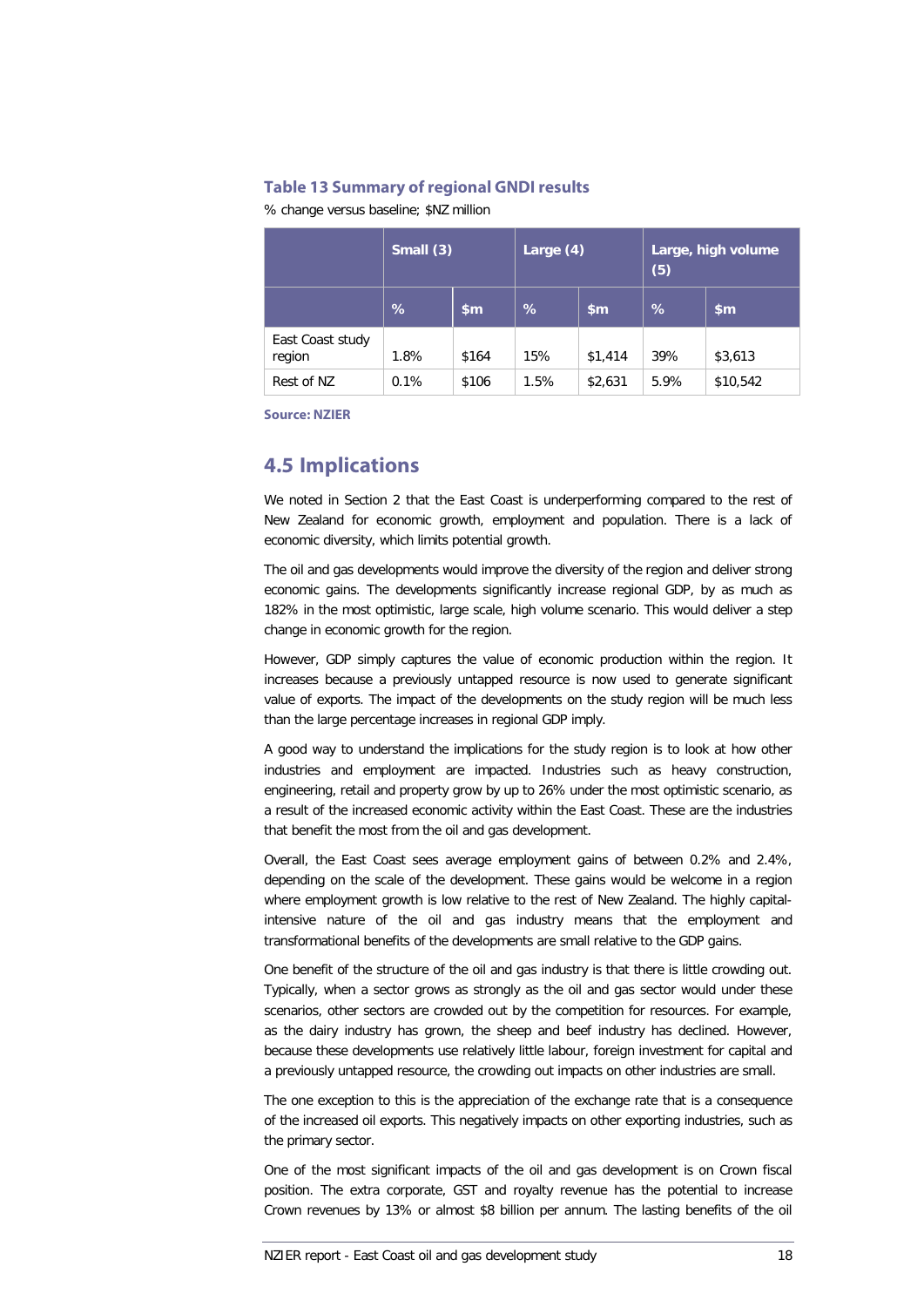and gas development will largely be a function of how this extra revenue is spent. Investment in infrastructure and institutions that improve long term productivity, or paying off debt that reduces the long term cost of capital, can ensure that the gains from the oil and gas developments continue long after the developments have ceased producing oil.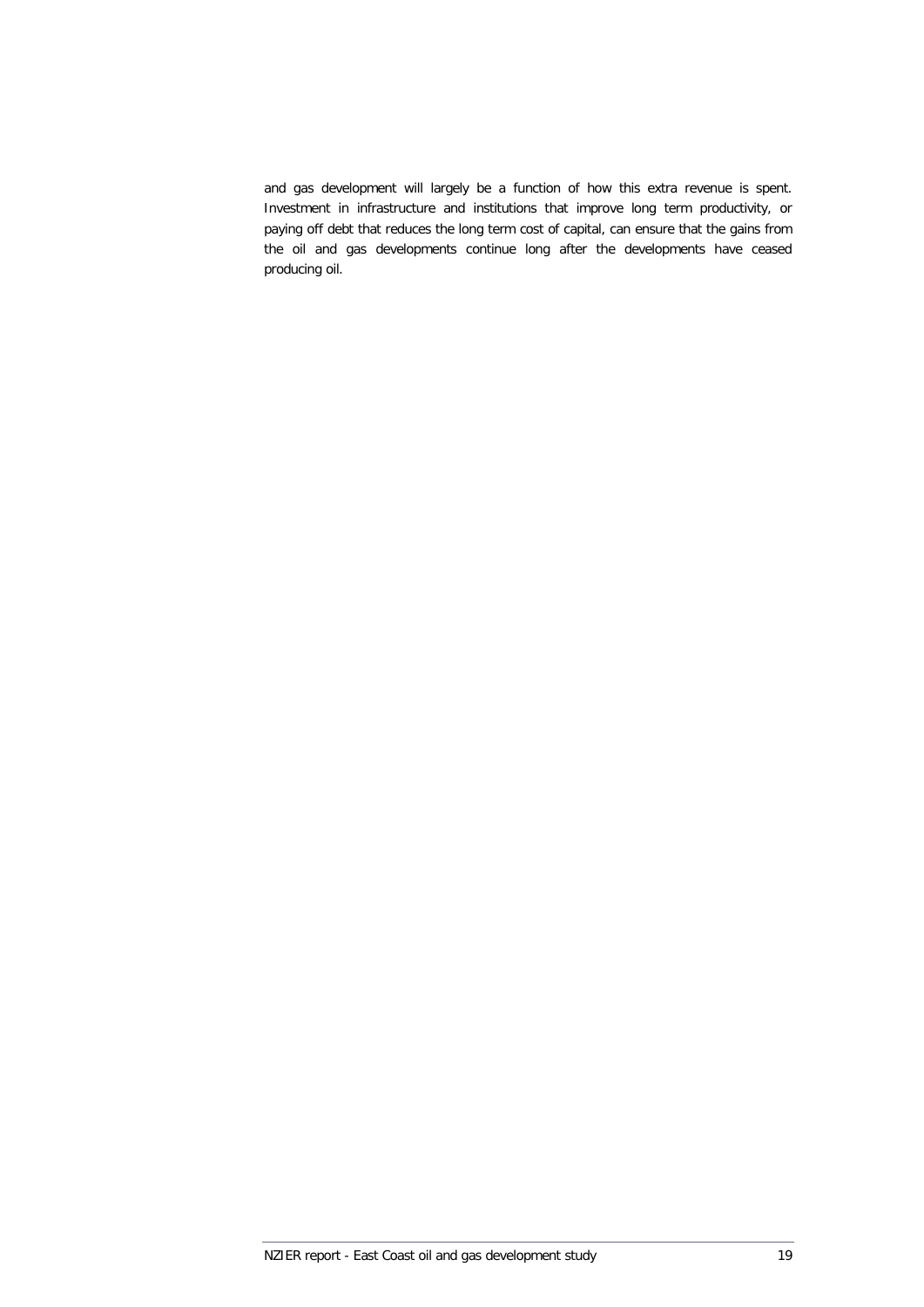# <span id="page-27-0"></span>Appendix A CGE modelling framework

### **A.1 ORANI-NZ**

Our results were produced on a model of the New Zealand economy based on a tried and tested generic model (ORANI-G) that has been found to be effective for policy analysis in Australia and around the world. The model has been calibrated to the local setting and loaded with New Zealand data. The assumptions needed are based on consultation with industry specialists and reflect best practice.

The model has been developed with considerable assistance from CGE modelling experts at the Centre of Policy Studies at Monash University in Melbourne Australia.

### **A.2 Database structure**

The model is based on a large database containing the value flows of the economy. The database defines the initial structure of the economy, which by definition is assumed to be in equilibrium in all markets. The structure of the database is similar to traditional inputoutput tables; for example, commodities may be used as intermediate input for further production, utilised in investment, exported or consumed by households and the government. Industry costs include the cost of intermediates, margins, taxes and primary factor costs for labour, land and capital. As per the accounting identities in input-output tables, the total value sum of producers' input costs (including margins, taxes, returns to factors and other costs) equates to the total value of output production (the 'MAKE' matrix in the database).

The ORANI-NZ model consists of:

- 106 industries
- 205 commodities
- 1 household.

The database was sourced initially from Statistics New Zealand 2007 Inter-Industry tables, and 'up-scaled' to 2011 levels using latest Statistics New Zealand macroeconomic data.

### **A.3 Production structure**

The production structure of the model is presented in [Figure 5.](#page-28-0)<sup>[14](#page-23-2)</sup> Each industry can produce a number of different commodities. Production inputs are intermediate commodities, both domestic and imported, and primary factors labour, land and capital. Working from bottom to top, we see constant elasticity of substitution (CES) production nests for occupations, primary factors and the choice between imported and domestic commodities. In this case, an increase in price moves sourcing towards another input, for example, if the price of imports increases, more domestic commodities are demanded in the intermediate sourcing CES nest.

<span id="page-27-1"></span><sup>14</sup> Mark Horridge, Monash University. Centre of Policy Studies, and IMPACT Project (Australia), ORANI-G: A General Equilibrium Model of the Australian Economy (Centre of Policy Studies, 2000).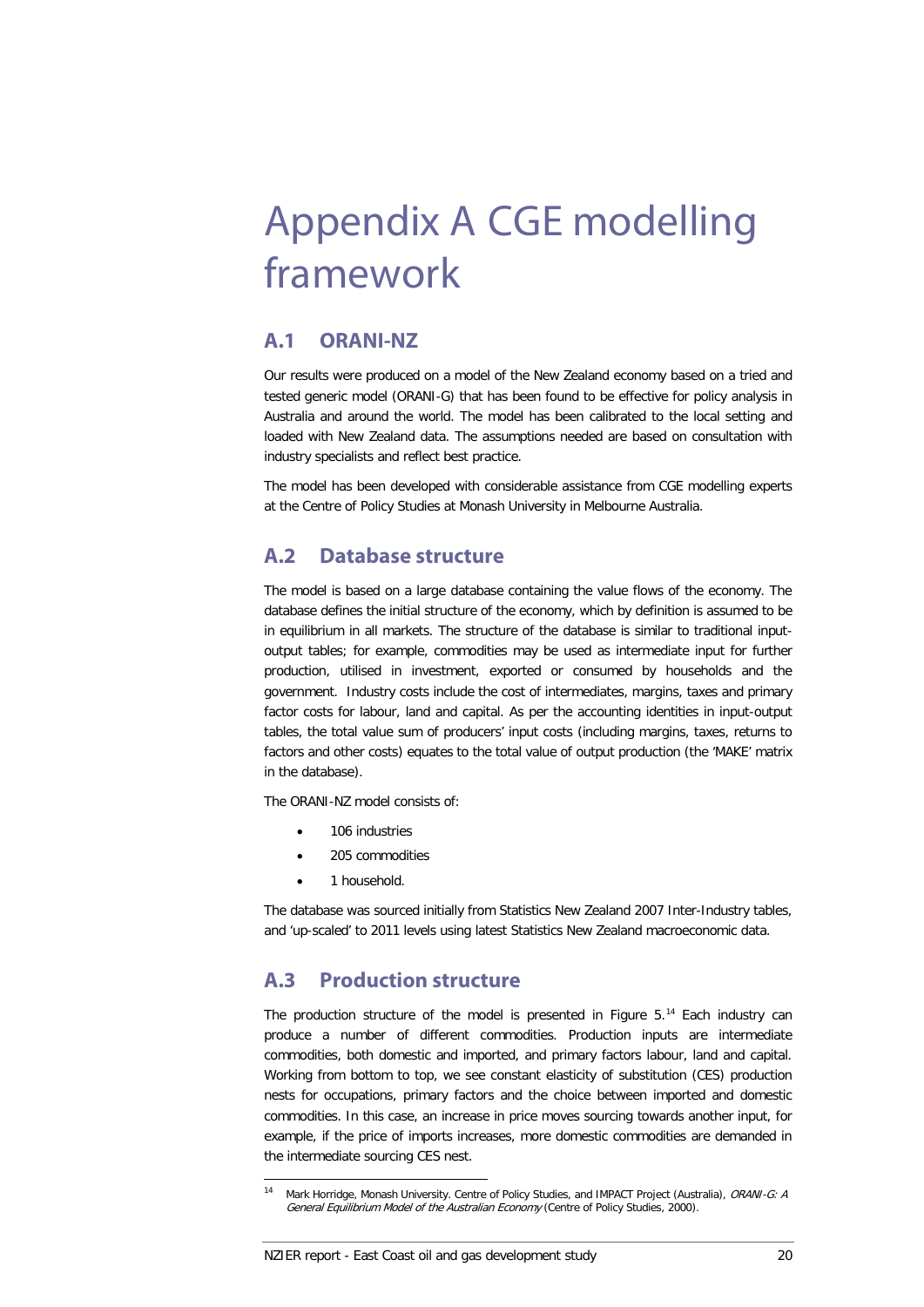

# <span id="page-28-0"></span>**Figure 5 Production structure**

#### **Source: Horridge, 2000**

At the activity level, intermediate goods, primary factors and other costs are combined using a Leontief production function. This means the proportion of production inputs does not change. On the output side, there are two further constant elasticity of transformation  $(CET)^{15}$  $(CET)^{15}$  $(CET)^{15}$  nests. The production mix of each industry is dependent on the relative prices of each commodity. Similarly, the export nest determines local and export market shares depending on relative prices.

<sup>&</sup>lt;sup>15</sup> A CET function is identical to a CES function except that the transformation parameter has the opposite sign (i.e. increasing price increases output in a CET; in a CES, increasing price reduces demand).